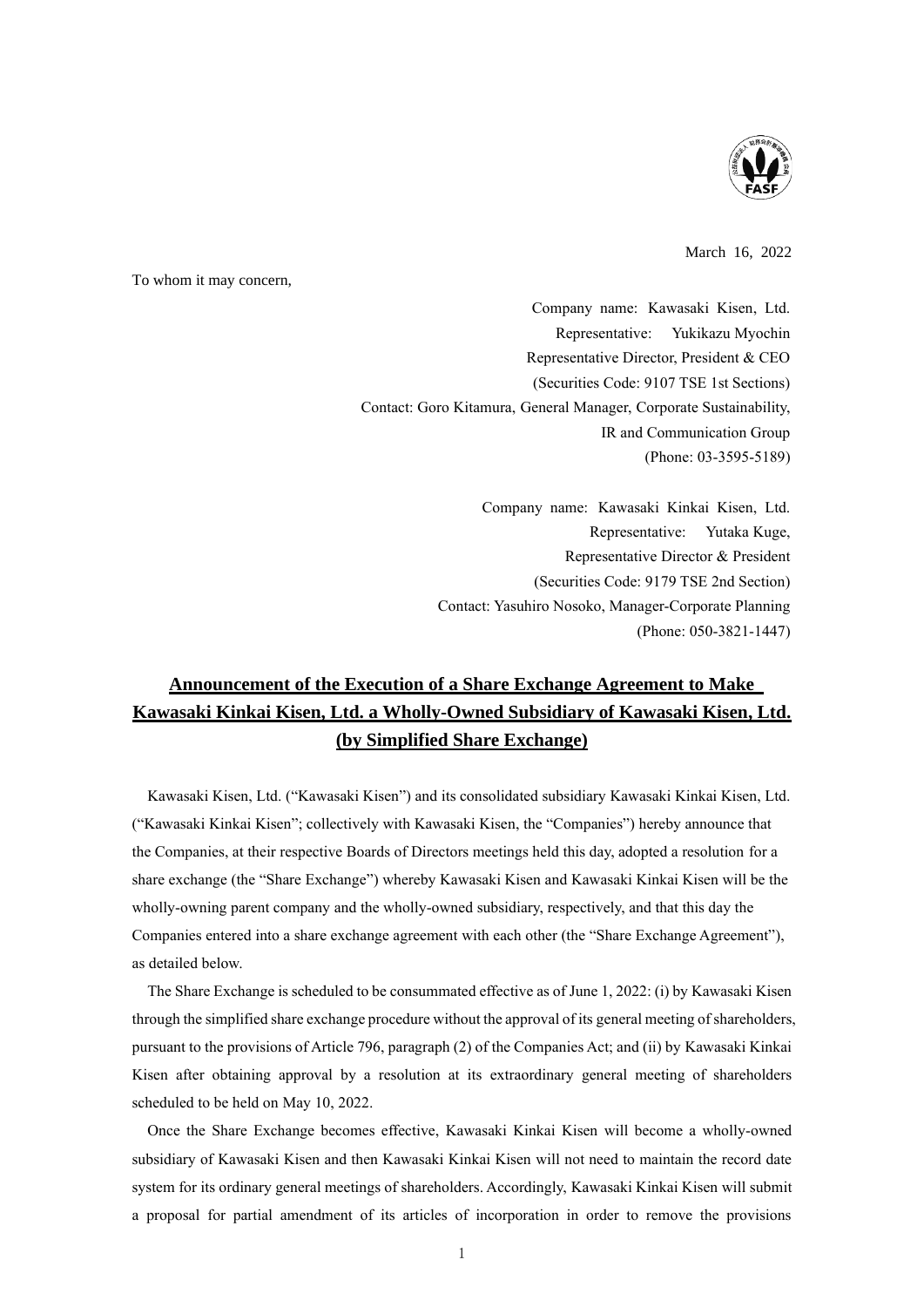concerning the record date of the ordinary general meetings of shareholders (Article 13 of Kawasaki Kinkai Kisen's Articles of Incorporation) at the said extraordinary general meeting of shareholders conditioned upon the Share Exchange becoming effective. Therefore, the shareholders listed or recorded on Kawasaki Kinkai Kisen's register of shareholders as of March 31, 2022 will not necessarily be eligible to exercise their rights at Kawasaki Kinkai Kisen's 56th ordinary general meeting of shareholders. Kawasaki Kinkai Kisen does not intend to amend the provision that March 31 of each year is the record date for the year-end dividend (Article 43, Paragraph 1 of Kawasaki Kinkai Kisen's Articles of Incorporation) prior to such ordinary general meeting of shareholders. Accordingly, the shareholders or registered pledgees stated or recorded in the latest shareholder registry as of March 31, 2022 will be entitled to receive the year-end dividend for the fiscal year ending March 31 (specified under "(1) Basis of calculation and reasons for the details of allotment" in section 3 below).

Prior to the effective date of the Share Exchange, Kawasaki Kinkai Kisen's common stock ("Kawasaki Kinkai Kisen Stock") will be delisted as of May 30, 2022 on the Second Section (or the Standard Market on and after April 4, 2022; the same applies hereinafter) of Tokyo Stock Exchange, Inc. (the "Tokyo Stock Exchange") (with the last trading date being scheduled for May 27, 2022).

#### 1. Purpose of the Share Exchange

As an integrated logistics company grown from shipping business, Kawasaki Kisen declares " $\blacksquare$ : trust from all over the world" as its corporate principle, aiming to contribute to society so that people live well and prosperously. In shipping business, which serves as key logistics infrastructure supporting worldwide economic activity, Kawasaki Kisen's aim is to earn the trust of customers and achieve sustainable growth through the global provision of safe, reliable transportation and logistics services, based on customer first policy and with high engineering skills and excellent shipping services amassed through its long history, as well as with human resources who support change.

With a history of over a century since its establishment in 1919, the Kawasaki Kisen has overcome fiercely changing business conditions on many occasions by working tirelessly to ensure safe and reliable operations. With an "enterprising spirit" and "broad-mindedness" corporate culture, we have addressed the increasingly diversified and sophisticated needs of customers by embracing technological innovation and developing new vessel types and services as a pioneer in the industry. In recent years, Kawasaki Kisen has demonstrated its uniqueness by tackling advanced challenges on the environmental front, through working on CO2 emission reduction while preparing for demand for new energy-fueled transportation towards a low-carbon society. For example, Kawasaki Kisen formulated "K" LINE Environmental Vision 2050, a set of long-term environmental guidelines targeting 2050. Kawasaki Kisen also completed construction of CENTURY HIGHWAY GREEN, an environmentally-friendly next-generation LNG-fueled car carrier representing the top of shipbuilding technologies and equipped with digital technology.

In its management plan Kawasaki Kisen takes into consideration significant changes in its business environment, including: changes in global values and behavior, changes in the business environments surrounding customers, and changes in customer needs, all triggered by the spread of COVID-19; the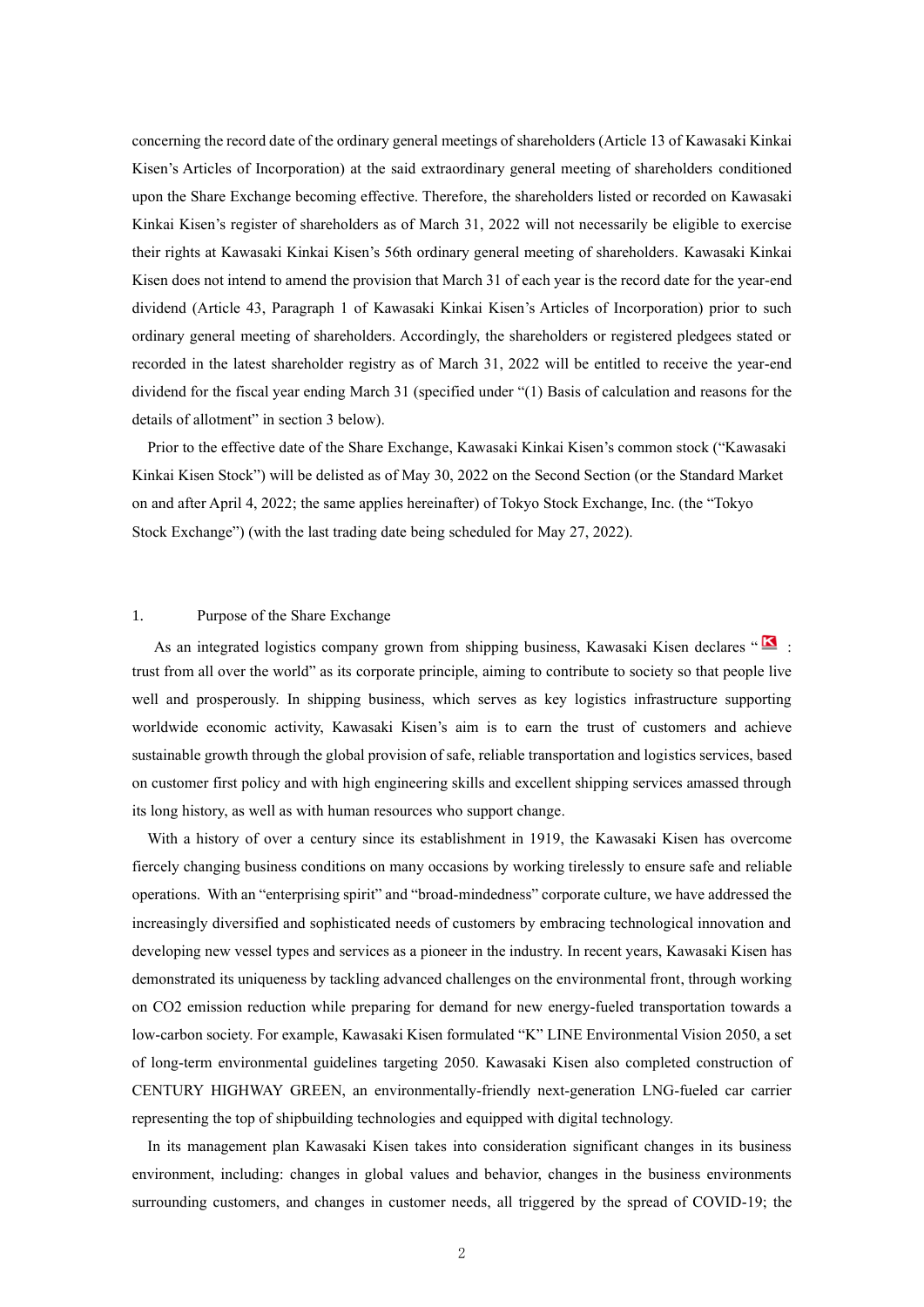increasing significance of environmental operations; the accelerating differentiation of services through the use of AI and digital technology; and further increase in the awareness of safety and quality. In light of these factors, Kawasaki Kisen's management plan presents a future vision for the mid-2020s and beyond. On a short-term basis, Kawasaki Kisen is building a more robust management foundation by rationalizing fleet size and refocusing investments. On medium- to long-term perspectives, Kawasaki Kisen intends to make focused investments in businesses with stable profitability. In addition, Kawasaki Kisen intends not only to strengthen its own efforts on the reduction of its greenhouse gas (GHG) emission, such as introducing zero-emission vessels using new fuels, but also to actively work on supporting projects for the decarbonization of society, such as support vessels for offshore wind power projects and other renewable energy-related projects, transporting hydrogen, ammonia, and other new energies, or transporting captured CO<sub>2</sub>

With its corporate philosophy of "As the best partner of marine transportation, we are committed to meet our clients' needs and contribute to the realization of a prosperous, human-friendly society," Kawasaki Kinkai Kisen has contributed to society through marine transportation since founded in 1966 by taking over Kawasaki Kisen's goodwill in the domestic shipping industry, based on its three main businesses operated by: the overseas division, which is responsible for international logistics; the domestic division, which actively uses intermodal transport in Japan; and the ferry division which supports industries and people's lives. Furthermore, Kawasaki Kinkai Kisen has recently expanded into a new business run by its offshore support vessel<sup>1</sup> division. While giving its first priority to the safe operation of vessels and actively working on the conservation of the earth and marine environments, Kawasaki Kinkai Kisen aims at continuous growth through consolidating its business foundation by promptly responding to its clients' requests arising from changes in the overseas and domestic distribution of goods, based on the basic policy of focusing on stable revenue.

The environment surrounding Kawasaki Kinkai Kisen has seen steady cargo movements in the domestic shipping segment despite COVID-19, even though the situation remains uncertain in terms of the passenger use of ferries due to lingering restrictions on human movements imposed because of COVID-19. In the international shipping segment, the market has been strong backed by the high cargo demand. Under these circumstances, Kawasaki Kinkai Kisen believes that its social mission is to continue to provide best services to its clients while achieving continuous growth by further improving its profitability and reducing costs, in order to fulfill its role of contributing to society through marine transportation. Based on this belief, the overseas division has been working on the efficient assignment of vessels and on the adjustment of the fleet size by understanding the market trends and client needs, the domestic and ferry divisions have been working on the provision of transport services that are in line with client needs with the expansion of the modal shift<sup>2</sup> in mind, and the offshore support vessel division has been working on increasing revenue through such actions as entry to an offshore wind power-related business. In addition, Kawasaki Kinkai

<sup>1</sup> Vessels for various support activities involved in offshore projects, such as ocean mineral resources development, exploratory oil/natural gas drilling, installation of physical seafloor exploration and seafloor drilling equipment, installation/maintenance of ocean renewable energy equipment, remote island support, and seafloor seismic layer investigation.

<sup>&</sup>lt;sup>2</sup> Converting cargo transportation by truck or other automobiles into that by railroad or ship, which imposes a smaller environmental burden.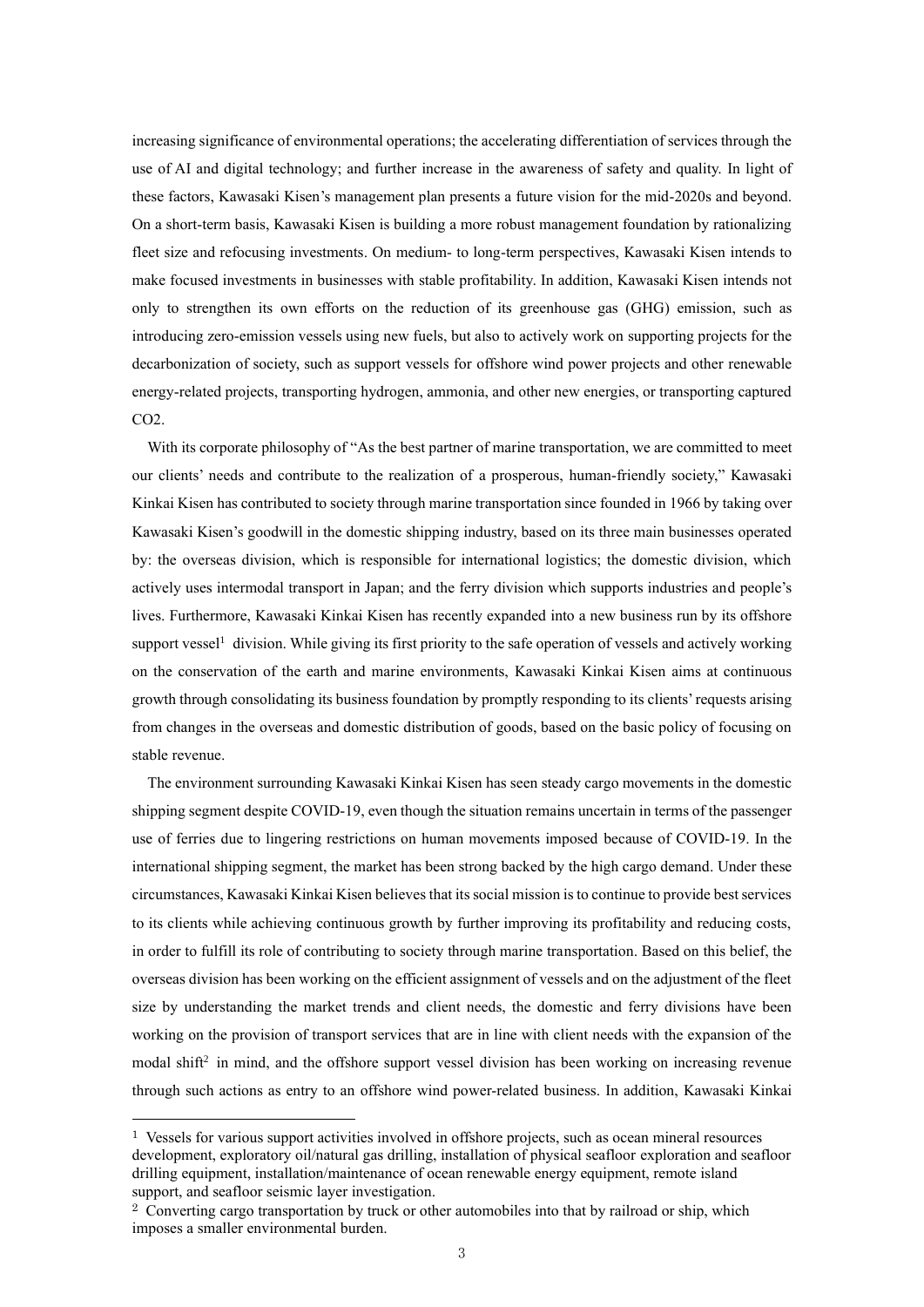Kisen has promoted its active involvement in environmental issues and its efforts to enhance safe operation, as well as striving to improve services through digital transformation ("DX Promotion").

While the Companies mainly operate in different fields of business from each other, with Kawasaki Kisen and Kawasaki Kinkai Kisen operating in international shipping business and domestic shipping business respectively, the Companies believe that they share a common understanding that they need to serve customer needs and contribute to society through providing safe, high-quality services in marine transportation. Kawasaki Kisen believes that the corporate value of the entire Kawasaki Kisen Group will be maximized through, among other things: actively introducing various ever-advancing technologies that will contribute to safety and the environment, such as GHG reduction, as well as AI and other digital technologies supporting those technologies; and efficiently utilizing the Companies' limited management resources and steadily promoting various initiatives, including R&D projects, amid the rapidly changing business environment.

In the domestic shipping industry surrounding Kawasaki Kinkai Kisen, the Act on Advancement of Integration and Streamlining of Distribution Business was enforced. In addition, the Act on Strengthening the Marine Industry is scheduled to be enforced. Kawasaki Kisen expects further changes in the business environment, such as promotion of the modal shift, improvement of the labor management of mariners, and improvement of the transactional environment, and believes that these changes will continue to enhance Kawasaki Kinkai Kisen's business opportunities in the future through its actions such as effectively utilizing the resources of Kawasaki Kisen's subsidiaries that are port transportation business companies.

Under these circumstances, Kawasaki Kisen held the view that pursuing maximum performance by efficiently managing the human resources, funds, and assets that constituted the Kawasaki Kisen Group's limited management resources will contribute to the realization of the Companies' social missions and the sustainable growth of, and the improvement of the corporate value of, the Kawasaki Kisen Group as a whole. Kawasaki Kisen also reached a belief that it was desirable to make a transfer to a company group structure that would allow further cooperation between the Companies, in order to make prompt decisions by further enhancing collaboration between the Companies and to provide customers with optimal, safe, reliable, and high-quality services through the multi-layered approach. As such, in February 2020, Kawasaki Kisen made an initial request to Kawasaki Kinkai Kisen to start discussions with Kawasaki Kisen towards making Kawasaki Kinkai Kisen a wholly-owned subsidiary of Kawasaki Kisen by share exchange.

On the other hand, Kawasaki Kinkai Kisen is at a major turning point in its over half a century history because of the global spread of COVID-19. Kawasaki Kinkai Kisen decided on DX Promotion and to strengthen its measures for the environment as a strategic move to uphold and realize its management policies with the following in mind, even under these circumstances: "safety," which means safety is always given first priority, which is a basic of the transport industry; "sincerity," which means Kawasaki Kinkai Kisen always responds in good faith to its stakeholders; and "sustainability," which means Kawasaki Kinkai Kisen aims at continuous growth as a company.

As for DX Promotion, Kawasaki Kinkai Kisen will provide its clients with economic advantages by realizing digitalization and more efficient operational processes. As for strengthening its measures for the environment, which is a mission of the marine transport industry, consideration is underway with a view to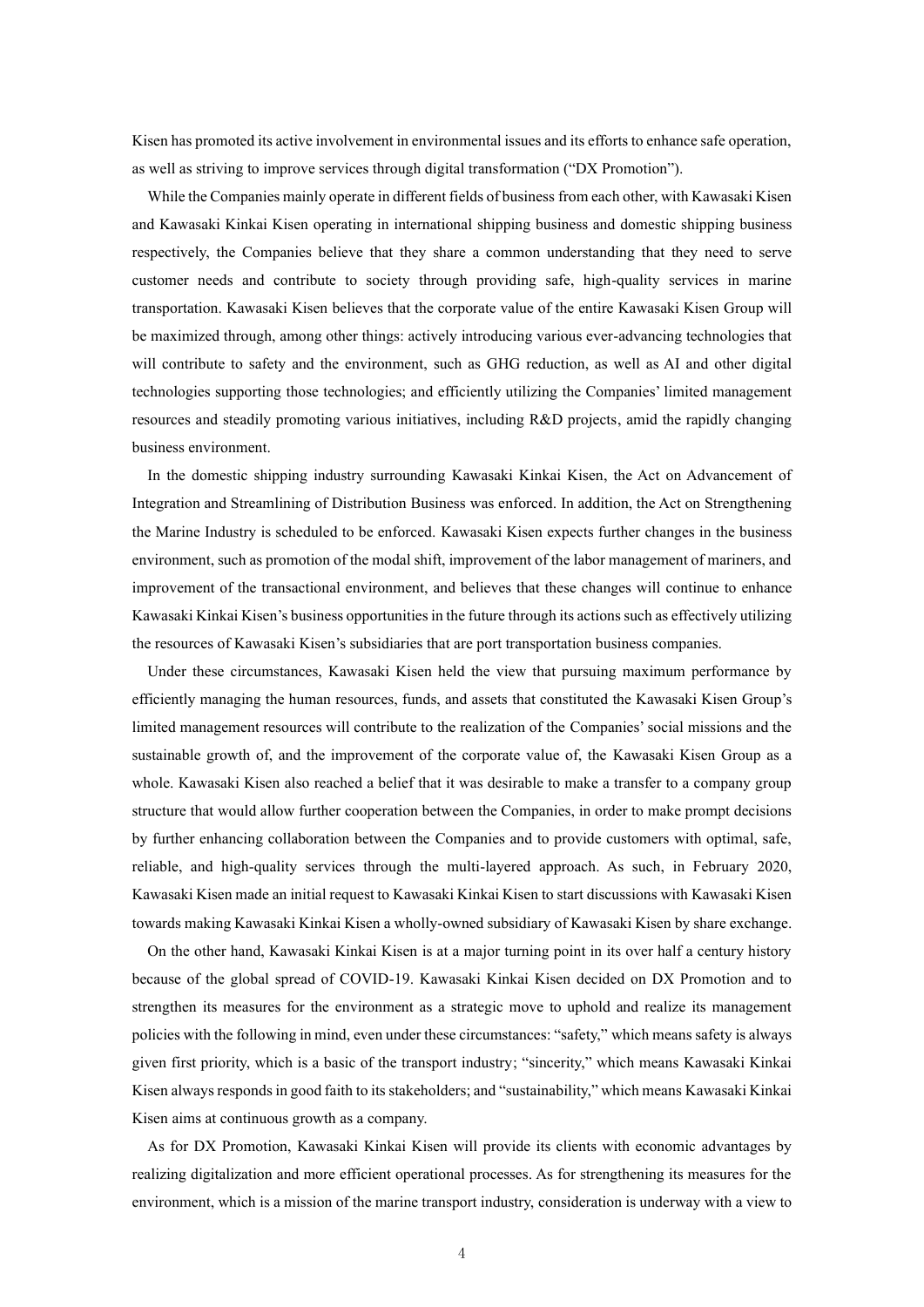installing support equipment for safe operation and realizing electric propulsion ships, in order not only to comply with various regulations such as those for GHG reduction but also to promote more active measures from technical aspects.

The discussion between Kawasaki Kisen and Kawasaki Kinkai Kisen towards making Kawasaki Kinkai Kisen a wholly-owned subsidiary of Kawasaki Kisen took place against the backdrop of the surge in the necessity of DX Promotion and stronger environmental measures and, furthermore, changes in the business environment caused by COVID-19. When Kawasaki Kinkai Kisen received an initial request for discussion from Kawasaki Kisen, Kawasaki Kinkai Kisen's Board of Directors, while being fully aware of the significance of creating group synergies through collaboration with Kawasaki Kisen, considered that losing independence as a listed company as a result of becoming a wholly-owned subsidiary would be more disadvantageous, as certain of the expected group synergies would still be achievable without changing the existing capital relationship with Kawasaki Kisen. As such, in December 2020, Kawasaki Kinkai Kisen's Board of Directors was yet unable to decide that becoming a wholly-owned subsidiary of Kawasaki Kisen would be advantageous in improving the corporate value of Kawasaki Kinkai Kisen. As they were unable to immediately agree to Kawasaki Kisen's proposal for making Kawasaki Kinkai Kisen a wholly-owned subsidiary of Kawasaki Kisen, Kawasaki Kinkai Kisen's Board of Directors requested from Kawasaki Kisen further consideration and explanations about the advantages of making Kawasaki Kinkai Kisen a wholly-owned subsidiary of Kawasaki Kisen.

In response, Kawasaki Kisen gave its opinion again that making effective use of the limited human capital, technology, and other management resources was essential in pursuing group synergies fully and promptly in important business challenges such as DX Promotion and environmental measures, and that making Kawasaki Kinkai Kisen a wholly-owned subsidiary of Kawasaki Kisen was extremely important for the continuous growth of not only Kawasaki Kisen but also Kawasaki Kinkai Kisen. Kawasaki Kinkai Kisen's Board of Directors then reconsidered the increasing significance of DX Promotion and environmental measures to Kawasaki Kinkai Kisen's corporate sustainability, and reached a decision that making active use of Kawasaki Kisen's know-how and human resources in coping with these challenges is likely to contribute to improving the corporate value of Kawasaki Kinkai Kisen, and that it was necessary to implement Kawasaki Kisen's proposal for making Kawasaki Kinkai Kisen a wholly-owned subsidiary of Kawasaki Kisen by fully securing the fairness of procedures in order to protect the interests of its minority shareholders. After putting a framework for consideration in place, such as establishing on February 26, 2021 a special committee consisting only of independent committee members without interest in Kawasaki Kisen as the controlling shareholder of Kawasaki Kinkai Kisen (the "Special Committee"; for its details, please see "(5) Measures to Avoid Conflicts of Interest" in section 3 below), Kawasaki Kinkai Kisen proceeded to further consideration and discussions with Kawasaki Kisen on the advantages and disadvantages of becoming a wholly-owned subsidiary of Kawasaki Kisen.

After repeated discussions, Kawasaki Kisen and Kawasaki Kinkai Kisen reached an understanding (i) that the Companies' respective management policies, as well as respective medium- to long-term strategies for remaining a company of choice by meeting various customer needs, are consistent with each other, (ii) that this, through making Kawasaki Kinkai Kisen a wholly-owned subsidiary of Kawasaki Kisen, would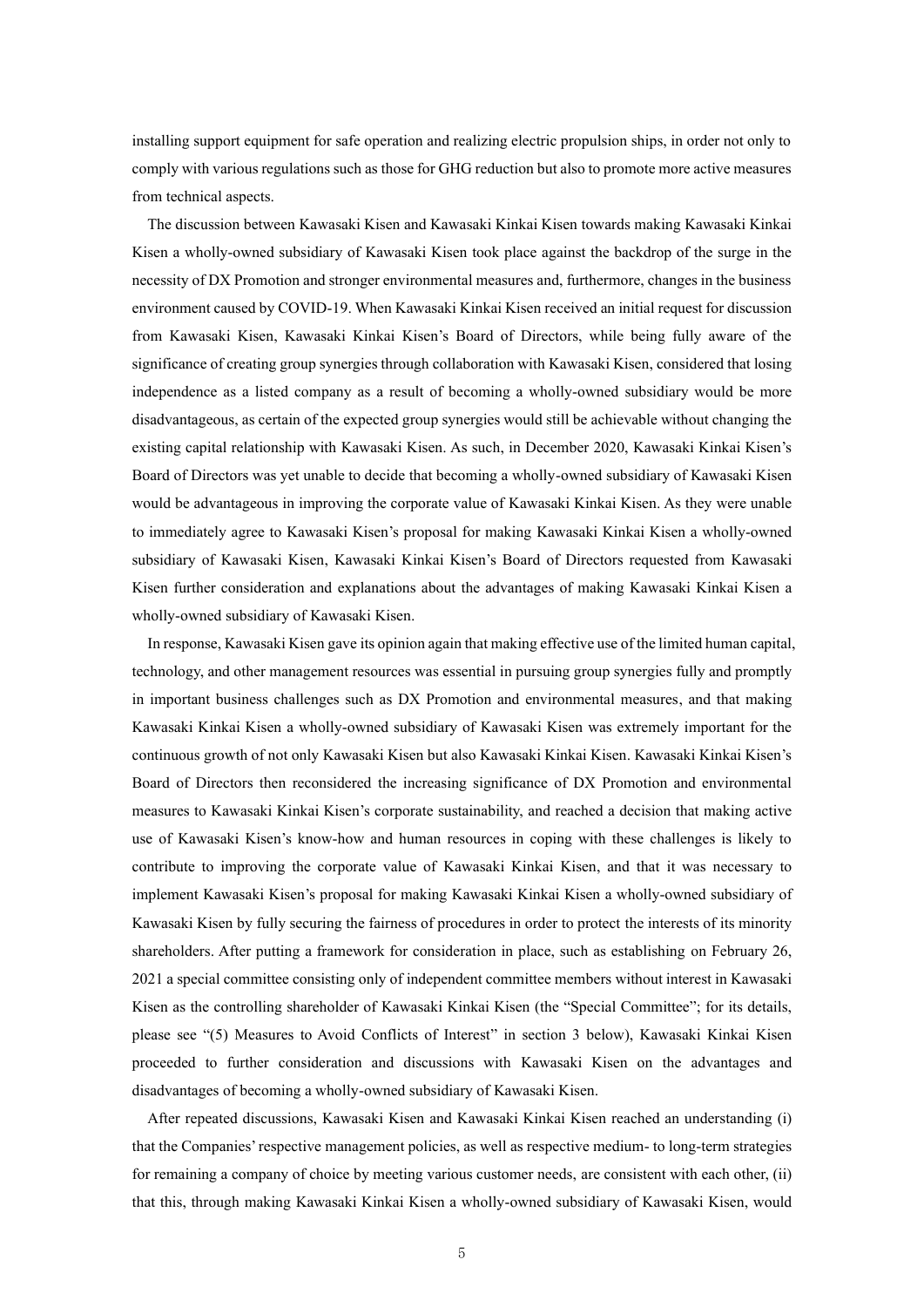allow the Kawasaki Kisen Group (a) to develop value-added services that integrate international and domestic shipping services through combining efforts in safety, environment, and quality aspects with efforts in AI and other digital technologies, and (b) to increase the scale of operation by utilizing the Companies' respective customer bases, and (iii) that, therefore, making Kawasaki Kinkai Kisen a whollyowned subsidiary of Kawasaki Kisen is a highly important medium- to long-term growth strategy for the Kawasaki Kisen Group. Furthermore, Kawasaki Kisen and Kawasaki Kinkai Kisen reached a conclusion that making Kawasaki Kinkai Kisen a wholly-owned company of Kawasaki Kisen would be beneficial in improving the corporate value not only of Kawasaki Kisen but also of Kawasaki Kinkai Kisen, after considering: (a) that making Kawasaki Kinkai Kisen a wholly-owned company of Kawasaki Kisen would allow Kawasaki Kinkai Kisen to make expeditious decisions based on Kawasaki Kisen's medium- to longterm perspective, (b) that making Kawasaki Kinkai Kisen a wholly-owned company of Kawasaki Kisen would also allow Kawasaki Kinkai Kisen to receive efficient allocation of management resources from the Kawasaki Kisen Group and to further provide, at the same time, safe, reliable, and high-quality transportation services to customers through collaboration with the Kawasaki Kisen Group, and (c) that, amid the increasing acceleration of measures for decarbonization taken by competitors in the shipping industry particularly since the latter half of last year, it would be increasingly important to take environmental measures, which was anticipated to result in more situations than before where Kawasaki Kinkai Kisen would need technical support from the Kawasaki Kisen Group.

The specific benefit that making Kawasaki Kinkai Kisen a wholly-owned company of Kawasaki Kisen is expected to bring to the Kawasaki Kisen Group is allowing the Group to achieve medium- to long-term growth as a company group of choice that meets various customer needs, by strengthening cooperation in the following fields. In parallel with the Companies' discussions on making Kawasaki Kinkai Kisen a wholly-owned subsidiary of Kawasaki Kisen, "K" Line Wind Service, Ltd. was established on June 1, 2021 in order to integrate the Companies' resources, such as their knowledge and experience in offshore support vessel services that has been accumulated through their past offshore support vessel projects in Japan and abroad, skills to handle operation services for various vessels that have been developed thus far, and systems for utilizing these skills, as well as to provide support to efforts for the development, construction, operation, etc. of Kawasaki Kinkai Kisen's offshore wind power business, by mobilizing all available resources of the Kawasaki Kisen Group.

- (i) In Kawasaki Kisen's dry bulk business and Kawasaki Kinkai Kisen's overseas division and domestic tramp division, enhancement of sales capabilities through utilizing customer networks and efficiently operating the fleets possessed and operated by the Companies.
- (ii) Enhancement of the collaboration in the offshore wind farm support vessel business.
- (iii) Evolution of development of technologies and utilization of digital technologies supporting the environment, safety, and economic operation.
- (iv) Next-generation fuel compatibility
- (v) Exchanges of maritime and engineering human resources
- (vi) Cost reduction through sharing functions of the management divisions, reducing listing maintenance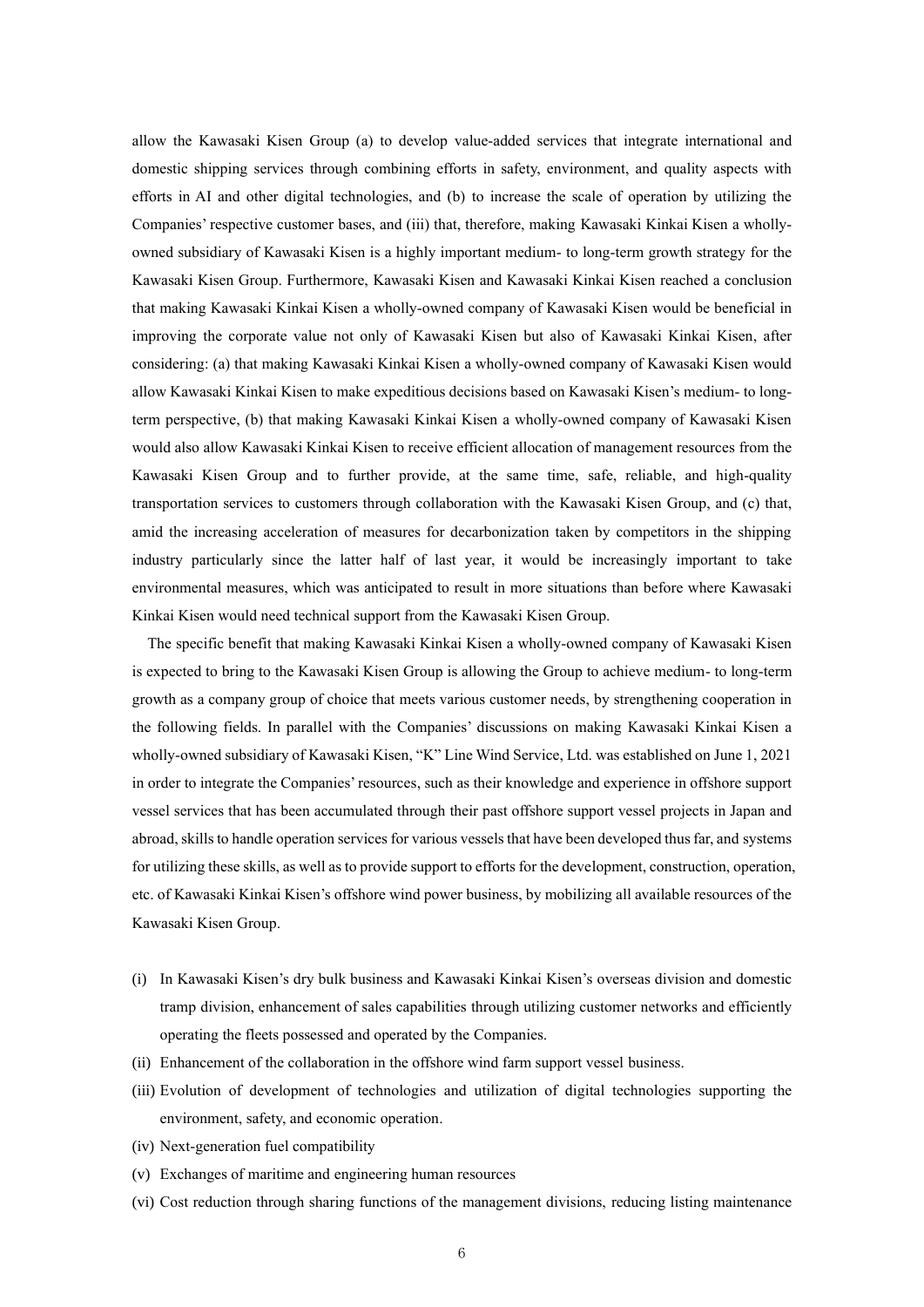cost, sharing training equipment, and collaborating in BPR (Business Process Re-engineering).

Regarding how Kawasaki Kinkai Kisen will be managed after becoming a wholly-owned subsidiary of Kawasaki Kisen, which has been a point of Kawasaki Kinkai Kisen's concern, the Companies have agreed that Kawasaki Kinkai Kisen's management team will continue to manage Kawasaki Kinkai Kisen after Kawasaki Kinkai Kisen has become a wholly-owned subsidiary of Kawasaki Kisen, with the aim of increasing Kawasaki Kinkai Kisen's corporate value through close cooperation with Kawasaki Kisen's management team and through expeditious decision-making by Kawasaki Kinkai Kisen, during which processes the Companies will respect Kawasaki Kinkai Kisen's current management setup as well as Kawasaki Kinkai Kisen's management know-how in Kawasaki Kinkai Kisen's businesses that has been developed by Kawasaki Kinkai Kisen, considering that Kawasaki Kinkai Kisen's main business, i.e., the domestic shipping business, has produced steady profits.

Based on the understanding described above, the Companies reached agreement after discussing and negotiating the terms and conditions of the Share Exchange, including the share exchange ratio. The Companies each adopted a resolution for the Share Exchange at their respective Board of Directors meetings held this day, and today executed the Share Exchange Agreement between the Companies. This organizational restructuring will promote the optimal, efficient utilization of the Kawasaki Kisen Group's management resources, the further sharing of business strategies between the Companies, and the enhancement of their competitiveness. We believe that this organizational restructuring will improve the corporate value of the Companies and will be beneficial for the Companies' shareholders.

- 2. Overview of the Share Exchange
- (1) Schedule of the Share Exchange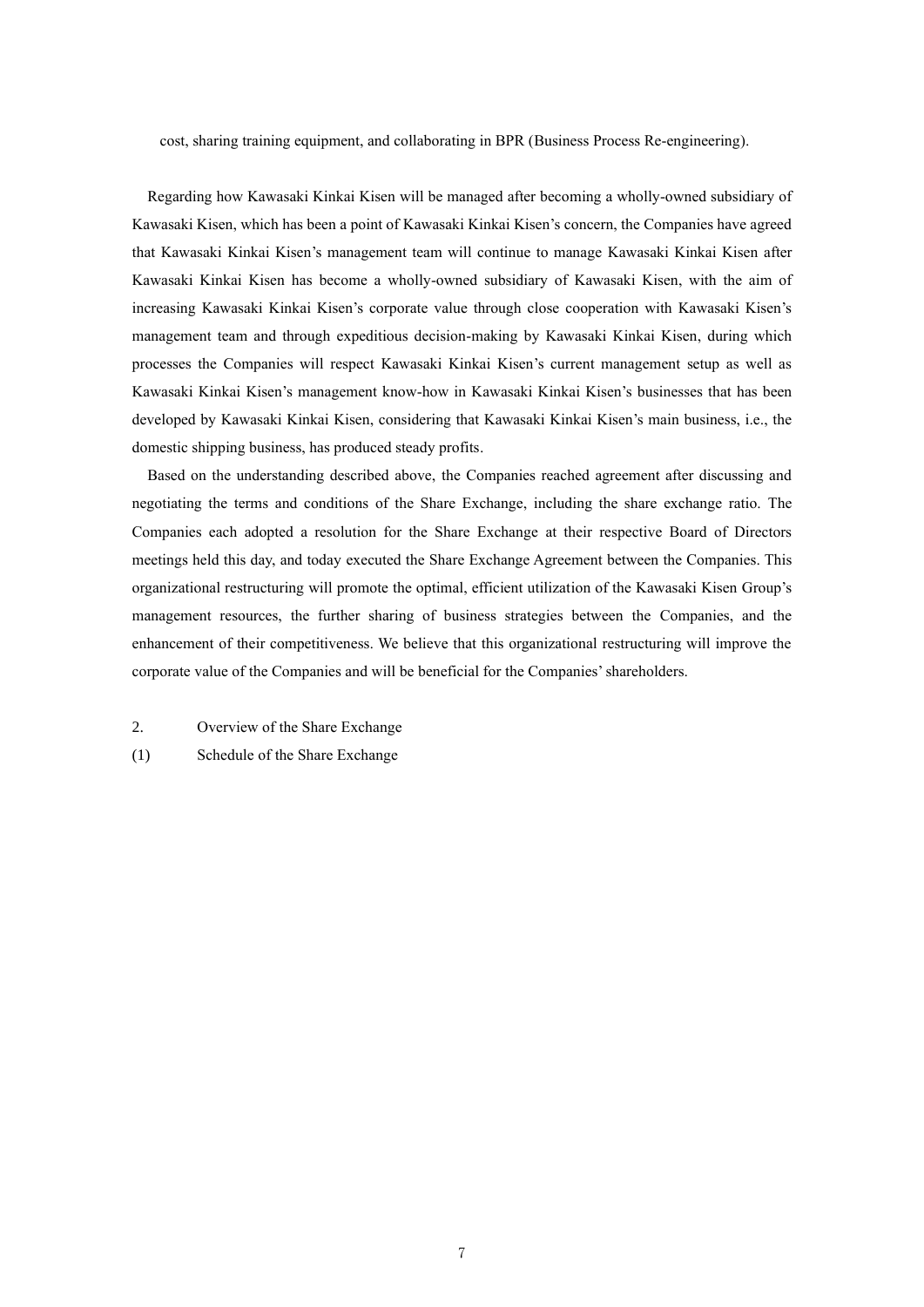| Date of the Board of Directors' resolution for   | (Companies)   | March 16, 2022 (today)    |
|--------------------------------------------------|---------------|---------------------------|
| execution of the Share Exchange Agreement        |               |                           |
| Execution date of the Share Exchange             | (Companies)   | March 16, 2022 (today)    |
| Agreement                                        |               |                           |
| Date of public notice of the Record date for the | (Kawasaki     | March 17, 2022 (tomorrow) |
| extraordinary general meeting of shareholders    | Kinkai Kisen) |                           |
| Record date for the extraordinary general        | (Kawasaki     | March 31, 2022 (estimate) |
| meeting of shareholders                          | Kinkai Kisen) |                           |
| Date of the extraordinary general meeting of     | (Kawasaki     | May 10, 2022 (estimate)   |
| shareholders approving the Share Exchange        | Kinkai Kisen) |                           |
| Agreement                                        |               |                           |
| Final trading date                               | (Kawasaki     | May 27, 2022 (estimate)   |
|                                                  | Kinkai Kisen) |                           |
| Delisting date                                   | (Kawasaki     | May 30, 2022 (estimate)   |
|                                                  | Kinkai Kisen) |                           |
| Effective date of the Share Exchange             |               | June $1, 2022$ (estimate) |

Note 1: Kawasaki Kisen plans to conduct the Share Exchange without obtaining the approval of its general meeting of shareholders through the simplified share exchange procedure pursuant to the provisions of Article 796, paragraph (2) of the Companies Act.

# (2) Method of the Share Exchange

The Share Exchange will make Kawasaki Kisen the wholly-owning parent company in the share exchange and Kawasaki Kinkai Kisen the wholly-owned subsidiary in the share exchange. The Share Exchange is planned to take place effective as of June 1, 2022: (i) through Kawasaki Kisen's simplified share exchange procedure pursuant to the provisions of Article 796, paragraph (2) of the Companies Act, without obtaining the approval of the Share Exchange Agreement by a resolution of Kawasaki Kisen's general meeting of shareholders; and (ii) with the approval of the Share Exchange Agreement at Kawasaki Kinkai Kisen's extraordinary general meeting of shareholders scheduled for May 10, 2022.

(3) Details of Allotment of Shares in the Share Exchange

Note 2: The above schedule is subject to change upon negotiation and agreement between the Companies if necessary to accommodate the procedure for the Share Exchange or for any other reason.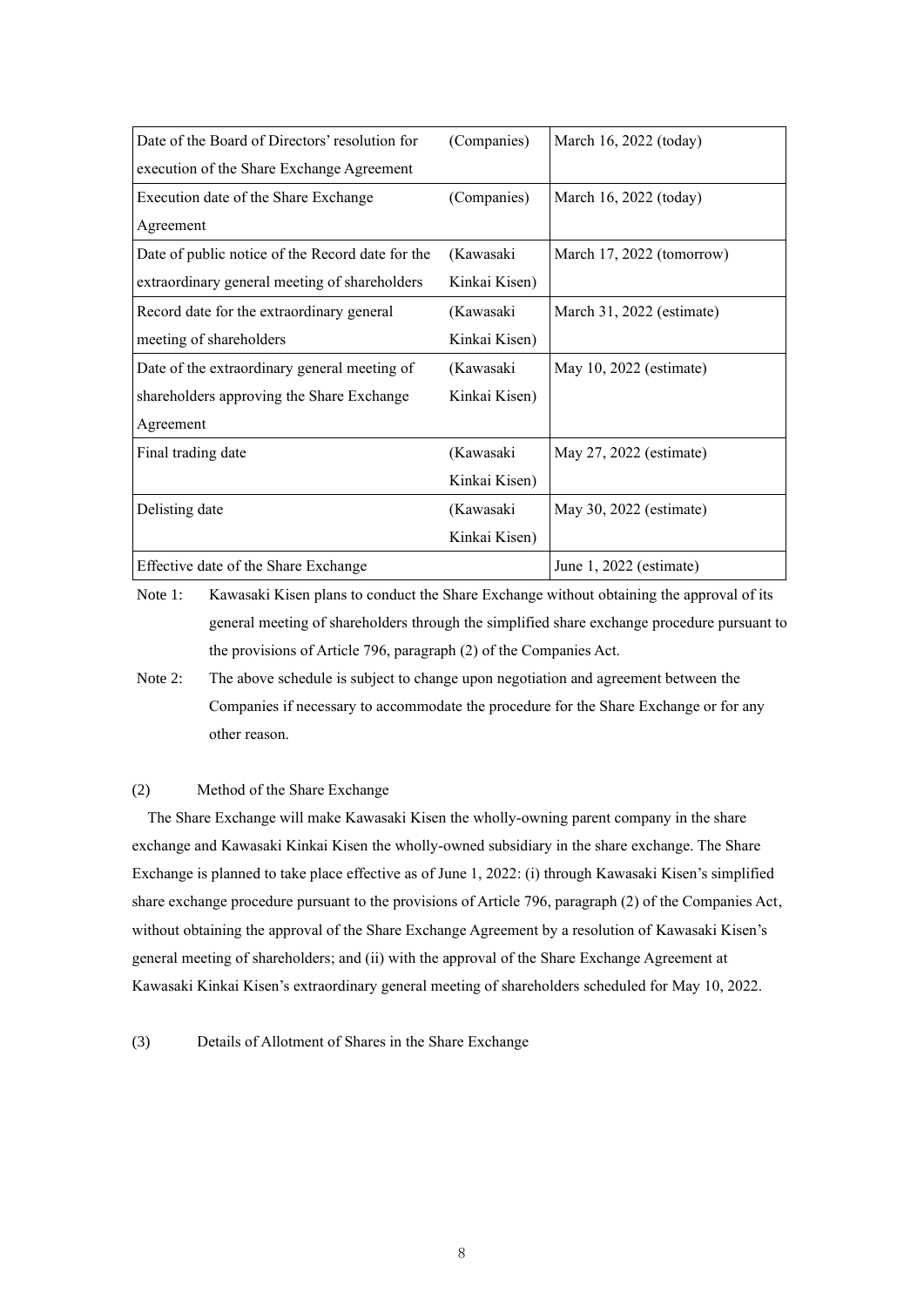|                        | Kawasaki Kisen                                        | Kawasaki Kinkai Kisen    |  |  |
|------------------------|-------------------------------------------------------|--------------------------|--|--|
|                        | (Wholly-owning parent company in                      | (Wholly-owned subsidiary |  |  |
|                        | share exchange)                                       | in share exchange)       |  |  |
| Allotment ratio of the |                                                       |                          |  |  |
| Share Exchange         |                                                       | 0.58                     |  |  |
| Number of shares to    |                                                       |                          |  |  |
| be delivered upon the  | Kawasaki Kisen common stock: 888,258 shares (planned) |                          |  |  |
| Share Exchange         |                                                       |                          |  |  |

Note 1: Share allotment ratio

0.58 shares of Kawasaki Kisen's common stock ("Kawasaki Kisen Stock") will be allotted and delivered per share of Kawasaki Kinkai Kisen Stock. However, no shares will be allotted in the Share Exchange for shares of Kawasaki Kinkai Kisen Stock held by Kawasaki Kisen (1,404,000 shares as of this day). Please note that the above allotment ratio for the Share Exchange ("Share Exchange Ratio") is subject to change by negotiation and agreement between the Companies in the event of significant change in the conditions based on which the Share Exchange Ratio was calculated.

Note 2: Number of shares of Kawasaki Kinkai Kisen Stock to be delivered upon the Share Exchange In the Share Exchange, Kawasaki Kisen will allot and deliver the number of shares of Kawasaki Kinkai Kisen Stock calculated based on the Share Exchange Ratio to the shareholders of Kawasaki Kinkai Kisen (excluding Kawasaki Kisen) as at the time immediately before Kawasaki Kisen's acquisition of all issued shares of Kawasaki Kinkai Kisen (the "Base Time"), in exchange for shares of Kawasaki Kinkai Kisen Stock held by these shareholders. Kawasaki Kisen plans to allocate newly issued shares of Kawasaki Kisen Stock and 77,000 shares of treasury shares held by Kawasaki Kisen for shares of Kawasaki Kisen Stock to be allotted and delivered in the Share Exchange.

> Kawasaki Kinkai Kisen plans to cancel, at the Base Time and by a resolution adopted at its Board of Directors meeting to be held no later than the day before the effective date of the Share Exchange, all of the treasury shares held by it (including any shares that may be acquired by Kawasaki Kinkai Kisen as a result of purchase of shares in response to shareholders' share purchase demands that may be made under Article 785, paragraph (1) of the Companies Act in the course of Share Exchange) at the Base Time. The total number of shares of common stock to be allotted and delivered in the Share Exchange may be modified in the future due to Kawasaki Kinkai Kisen's acquisition, cancellation, etc. of its treasury shares.

# Note 3: Treatment of shares constituting less than one share unit

The shareholders of Kawasaki Kinkai Kisen who will hold shares of Kawasaki Kisen constituting less than one share unit (i.e., 100 shares) as a result of the Share Exchange will be entitled to use the following programs on and after the effective date of the Share Exchange. Please note that these shares less than one share unit cannot be sold on a financial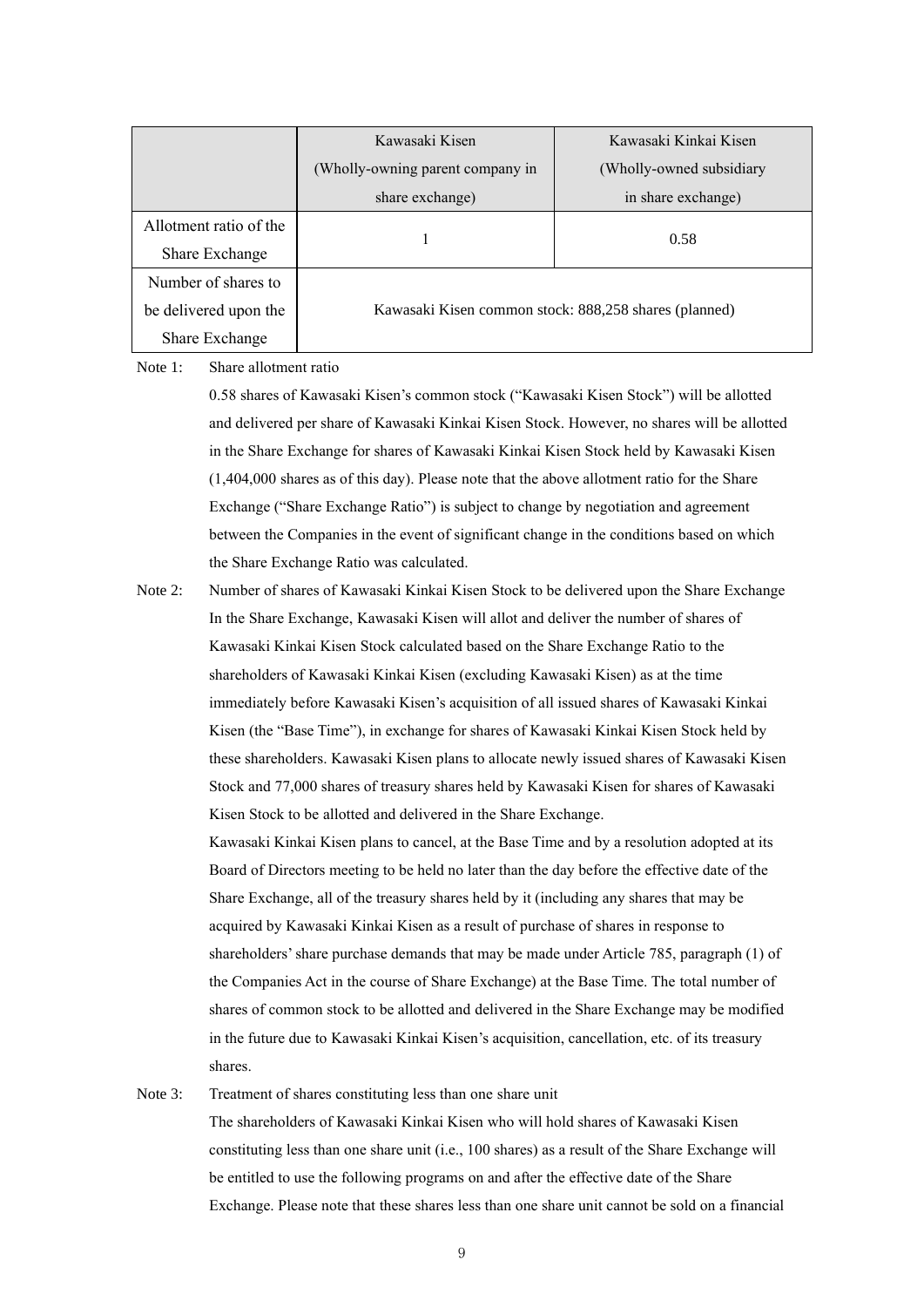instruments exchange market.

(i) Repurchase program for shares less than one share unit (allowing sale of less than 100 shares)

This is a program that, pursuant to Article 192, paragraph (1) of the Companies Act, allows any shareholder who holds shares less than one share unit of Kawasaki Kisen to demand that Kawasaki Kisen repurchase the shares less than one share unit held by the shareholder.

(ii) Additional purchase program for shares less than one share unit (allowing purchase of additional shares to form 100 shares)

This is a program that, pursuant to Article 194, paragraph (1) of the Companies Act and the provisions of Kawasaki Kisen's Articles of Incorporation, allows any shareholder who holds shares less than one share unit of Kawasaki Kisen to purchase additional shares of Kawasaki Kisen in the number that will form one share unit (100 shares) if combined with the number of shares less than one share unit held by the shareholder, by demanding that Kawasaki Kisen sell such number of additional shares to the shareholder.

Note 4: Treatment of fractions of less than one share

For the shareholders of Kawasaki Kinkai Kisen who will be allotted and delivered fractions of less than one share of Kawasaki Kisen Stock in the Share Exchange, Kawasaki Kisen will, pursuant to Article 234 of the Companies Act and other relevant laws and regulations, sell shares of Kawasaki Kisen Stock in the number equivalent to the total number of such fractions (with any fraction less than one share in the total number to be discarded) and pay these shareholders the proceeds of such sale in cash in proportion to the respective numbers of fractional shares that would have otherwise been held by these shareholders.

(4) Treatment of Stock Acquisition Rights and Bonds with Stock Acquisition Rights in the Share Exchange

This is not applicable as Kawasaki Kinkai Kisen, which will be a wholly-owned subsidiary of Kawasaki Kisen, has not issued any stock acquisition rights or bonds with stock acquisition rights.

3. Basis of Calculation for the Details of Allotment of Shares in the Share Exchange

(1) Basis of calculation and reasons for the details of allotment

As described in "1. Purpose of the Share Exchange" above, in February 2020 Kawasaki Kisen made a formal proposal to Kawasaki Kinkai Kisen for the Share Exchange and, after repeated serious discussions and negotiations, the Companies reached a conclusion that it would be the best decision for improving their corporate value to make Kawasaki Kinkai Kisen a wholly-owned subsidiary of Kawasaki Kisen. Specifically, in February 2020 Kawasaki Kisen made a proposal to Kawasaki Kinkai Kisen for making Kawasaki Kinkai Kisen a wholly-owned subsidiary of Kawasaki Kisen in order to revise the Companies' capital relationship towards developing a more collaborative relationship between them. Thereafter until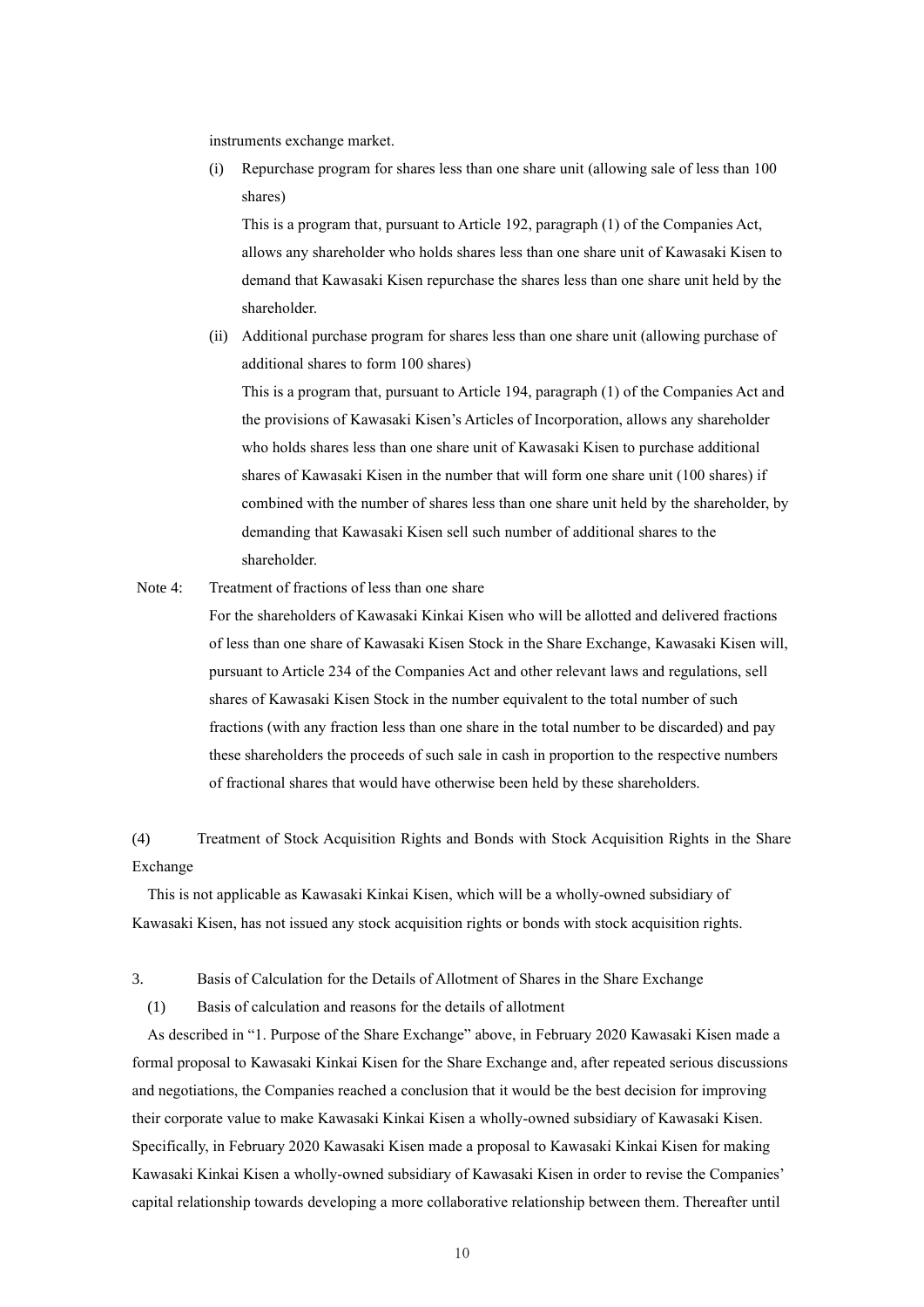December 2020, Kawasaki Kinkai Kisen was unable to decide that becoming a wholly-owned subsidiary of Kawasaki Kisen would be advantageous in improving the corporate value of Kawasaki Kinkai Kisen, on the following grounds among others: (i) while Kawasaki Kinkai Kisen was aware the necessity of creating group synergies through collaboration with Kawasaki Kisen, the creation of group synergies would still be able to be achieved to a certain extent based on the existing capital relationship; (ii) Kawasaki Kinkai Kisen considered that losing independence as a listed company as a result of becoming a wholly-owned subsidiary would be more disadvantageous; and (iii) Kawasaki Kisen's business performance and financial condition were with uncertainties. As Kawasaki Kinkai Kisen was unable to immediately agree to consider Kawasaki Kisen's proposal for making Kawasaki Kinkai Kisen a whollyowned subsidiary of Kawasaki Kisen, Kawasaki Kinkai Kisen requested from Kawasaki Kisen further consideration and explanations about the advantages of making Kawasaki Kinkai Kisen a wholly-owned subsidiary of Kawasaki Kisen. In response, Kawasaki Kisen gave its opinion again that making effective use of the limited human capital, technology, and other management resources was essential in pursuing group synergies fully and promptly in important business challenges such as DX Promotion and environmental measures, and that making Kawasaki Kinkai Kisen a wholly-owned subsidiary of Kawasaki Kisen was extremely important for the continuous growth of not only Kawasaki Kisen but also Kawasaki Kinkai Kisen. Kawasaki Kinkai Kisen's Board of Directors then reconsidered the increasing significance of DX Promotion and environmental measures to Kawasaki Kinkai Kisen's corporate sustainability, and reached a decision that making active use of Kawasaki Kisen's know-how and human resources in coping with these challenges is likely to contribute to improving the corporate value of Kawasaki Kinkai Kisen, and that it was necessary to implement Kawasaki Kisen's proposal for making Kawasaki Kinkai Kisen a wholly-owned subsidiary of Kawasaki Kisen by fully securing the fairness of procedures in order to protect the interests of its minority shareholders. After putting a framework for consideration in place, such as establishing on February 26, 2021 the Special Committee, Kawasaki Kinkai Kisen proceeded to further consideration and discussions with Kawasaki Kisen on the advantages and disadvantages of becoming a wholly-owned subsidiary of Kawasaki Kisen.

After repeated discussions thereafter, Kawasaki Kisen and Kawasaki Kinkai Kisen agreed in early July 2021 that making Kawasaki Kinkai Kisen a wholly-owned subsidiary of Kawasaki Kisen would contribute to the continuous growth of Kawasaki Kinkai Kisen on the following grounds: (i) the Companies' respective management policies, as well as respective medium- to long-term strategies for remaining a company of choice by meeting various customer needs, agree with each other, which is a situation where making Kawasaki Kinkai Kisen a wholly-owned subsidiary of Kawasaki Kisen would lead to an important medium- to long-term growth strategy for the Companies (a) to allow their international and domestic shipping divisions to develop integrated services with added value through combining efforts in safety, environment, and quality aspects with efforts in DX, and (b) to increase the scale of operation by utilizing the Companies' respective customer bases; (ii) making Kawasaki Kinkai Kisen a wholly-owned company of Kawasaki Kisen would allow expeditious decision-making, efficient allocation of management resources, and provision of safe, reliable, and high-quality transportation services to customers through collaboration, by the Kawasaki Kisen Group as a whole based on Kawasaki

11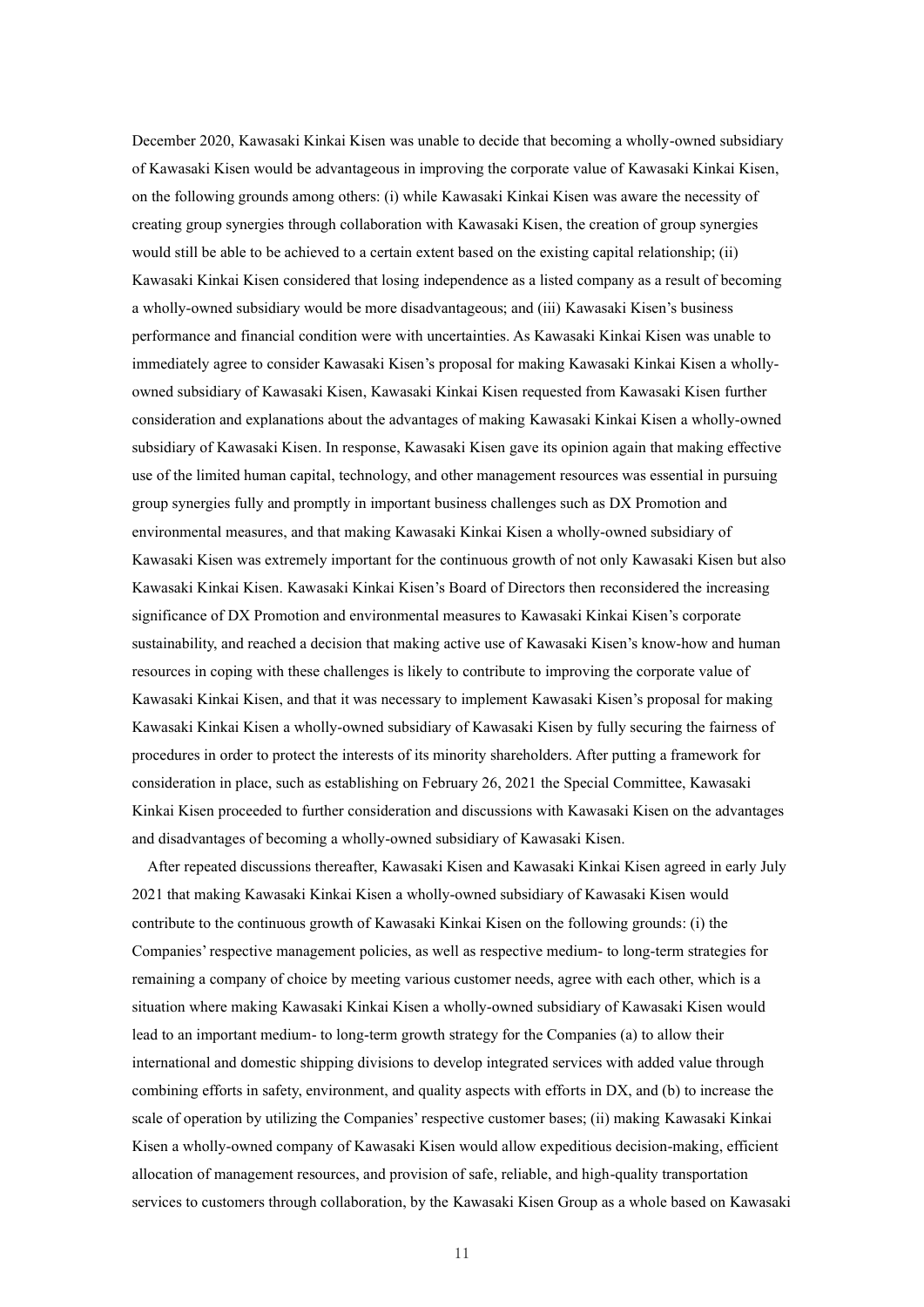Kisen's medium- to long-term perspective; and (iii) it was anticipated that Kawasaki Kinkai Kisen would need more technical support from Kawasaki Kisen than before in some situations in order to take environmental measures for the future. Subsequently, Kawasaki Kinkai Kisen began a full-scale process for discussing suspension of its unprofitable shipping routes, which had been an issue for Kawasaki Kinkai Kisen for some time. Partly because of this, the Companies repeated discussions on the impact of Kawasaki Kinkai Kisen's route suspension on the Share Exchange, as well as in order to resolve Kawasaki Kinkai Kisen's concerns over the Share Exchange. At the same time, the Companies further discussed and considered the business environment, during which the Companies acknowledged that Kawasaki Kinkai Kisen had an increasing need for technical support from Kawasaki Kisen, amid the increasing acceleration of measures for decarbonization taken by competitors particularly since the latter half of last year. Through these processes among other things, the Companies reached a final conclusion in late November 2021 that making Kawasaki Kinkai Kisen a wholly-owned subsidiary of Kawasaki Kisen would be beneficial in improving the corporate value not only of Kawasaki Kisen but also of Kawasaki Kinkai Kisen.

In order to ensure the fairness and validity of calculation of the Share Exchange Ratio specified under "(3) Details of Allotment of Shares in the Share Exchange" in section 2 above, Kawasaki Kisen and Kawasaki Kinkai Kisen decided to each engage a third-party appraiser independent from the Companies to calculate the share exchange ratio. Kawasaki Kisen and Kawasaki Kinkai Kisen appointed Mizuho Securities Co., Ltd. ("Mizuho Securities") in early March 2021 and KPMG FAS Co., Ltd. ("KPMG") in Mid-March 2021, respectively, as their respective financial advisors and third-party appraisers.

In order to ensure the fairness of the consideration for the Share Exchange and the fairness of other aspects of the Share Exchange, Kawasaki Kisen conducted careful discussions and analyses based on, among other things, (i) the share exchange ratio valuation report received from Mizuho Securities as Kawasaki Kisen's third-party appraiser, (ii) advice from Nishimura & Asahi as Kawasaki Kisen's legal advisor, and (iii) the results of a due diligence inspection of Kawasaki Kinkai Kisen conducted by Kawasaki Kisen, each as described in "(4) Measures to Ensure Fairness" in section 3 below. As a result, Kawasaki Kisen reached a conclusion that the Share Exchange Ratio was appropriate and would contribute to the interests of the shareholders of Kawasaki Kisen, and that it was appropriate to conduct the Share Exchange using the Share Exchange Ratio.

On the other hand, Kawasaki Kinkai Kisen conducted careful discussions with Kawasaki Kisen for several times on, among other things, the valuation method for the Share Exchange Ratio and the Companies' understanding of the current and future business environment and business challenges surrounding them, as well as repeating negotiations with Kawasaki Kisen on the terms and conditions of the Share Exchange based on, among other things, (i) the share exchange ratio valuation report received from KPMG as Kawasaki Kinkai Kisen's third-party appraiser, (ii) advice from Nagashima Ohno & Tsunematsu as Kawasaki Kinkai Kisen's legal advisor, (iii) the results of a due diligence inspection on Kawasaki Kisen conducted by Kawasaki Kinkai Kisen, and (iv) instructions and advice, as well as the content of the report dated March 16, 2022 (the "Report"; for its outline, please see "(3) Overview of an Opinion Obtained from an Entity Not Interested in the Controlling Shareholder That the Transaction, etc.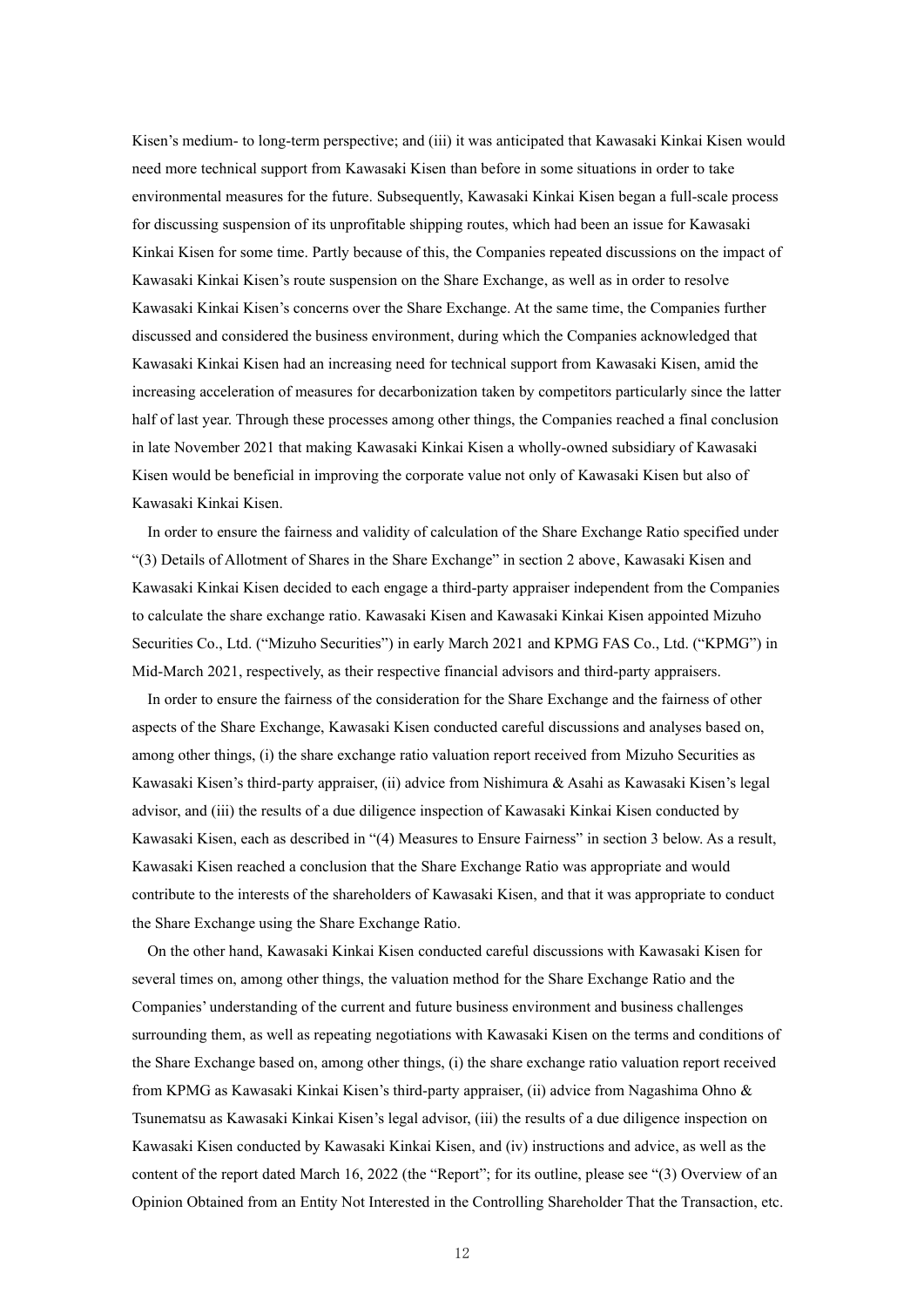Is Not Disadvantageous to Minority Shareholders" in section 8 below), received from the Special Committee consisting only of independent members without interest in Kawasaki Kisen as the controlling shareholder of Kawasaki Kinkai Kisen, each as described in "(4) Measures to Ensure Fairness" and "(5) Measures to Avoid Conflicts of Interest" in section 3 below, in order to ensure the fairness of the consideration for the Share Exchange and the fairness of other aspects of the Share Exchange. As a result, Kawasaki Kinkai Kisen reached a conclusion that the Share Exchange Ratio was appropriate and would contribute to the interests of the shareholders of Kawasaki Kinkai Kisen, and that it was appropriate to conduct the Share Exchange using the Share Exchange Ratio.

After repeated negotiations and discussions between the Companies based on their respective analyses performed as described above, the Companies reached a conclusion that conducting the Share Exchange using the Share Exchange Ratio was appropriate and would contribute to the interests of their respective shareholders. The Companies thus executed the Share Exchange Agreement whereby the Share Exchange would be conducted using the Share Exchange Ratio, based on the resolutions adopted at their respective Board of Directors meetings held this day.

As published in "Announcement on Revisions to Earnings Forecast and Dividend Forecast for the Fiscal Year Ending March 31, 2022" dated February 9, 2022, Kawasaki Kinkai Kisen is scheduled to pay a year-end dividend of 150 yen per share. Under the Share Exchange Agreement, both Kawasaki Kisen and Kawasaki Kinkai Kisen have agreed that Kawasaki Kinkai Kisen may distribute dividends of surplus of up to 150 yen or the amount that Kawasaki Kisen and Kawasaki Kinkai Kisen agreed in writing otherwise per share of common stock to shareholders or registered pledgees stated or recorded in the latest shareholder registry as of March 31, 2022. Kawasaki Kinkai Kisen does not intend to amend the provision that March 31 of each year is the record date for the year-end dividend (Article 43, Paragraph 1 of Kawasaki Kinkai Kisen's Articles of Incorporation) prior to such ordinary general meeting of shareholders.

Please note that the Share Exchange Ratio is subject to change by negotiation and agreement between the Companies in the event of significant change in the conditions based on which the Share Exchange Ratio was calculated.

## (2) Matters Relating to Valuation

(A) Names of the Appraisers and Relationships with Kawasaki Kisen and Kawasaki Kinkai Kisen

Mizuho Securities, which serves as Kawasaki Kisen's third-party appraiser, is an appraiser independent of Kawasaki Kisen and Kawasaki Kinkai Kisen as well as of the Share Exchange, is not a related party to Kawasaki Kisen or Kawasaki Kinkai Kisen, and has no material interest amounting to a conflict of interest with Kawasaki Kisen or Kawasaki Kinkai Kisen in connection with the Share Exchange. Mizuho Bank, Ltd. ("Mizuho Bank"), which is a group company of Mizuho Securities, is in the position of a shareholder of Kawasaki Kisen and Kawasaki Kinkai Kisen and has had financing transactions with Kawasaki Kisen and Kawasaki Kinkai Kisen as part of the normal banking transactions. However, Mizuho Bank has no material interest amounting to a conflict of interest with Kawasaki Kisen or Kawasaki Kinkai Kisen in connection with the Share Exchange.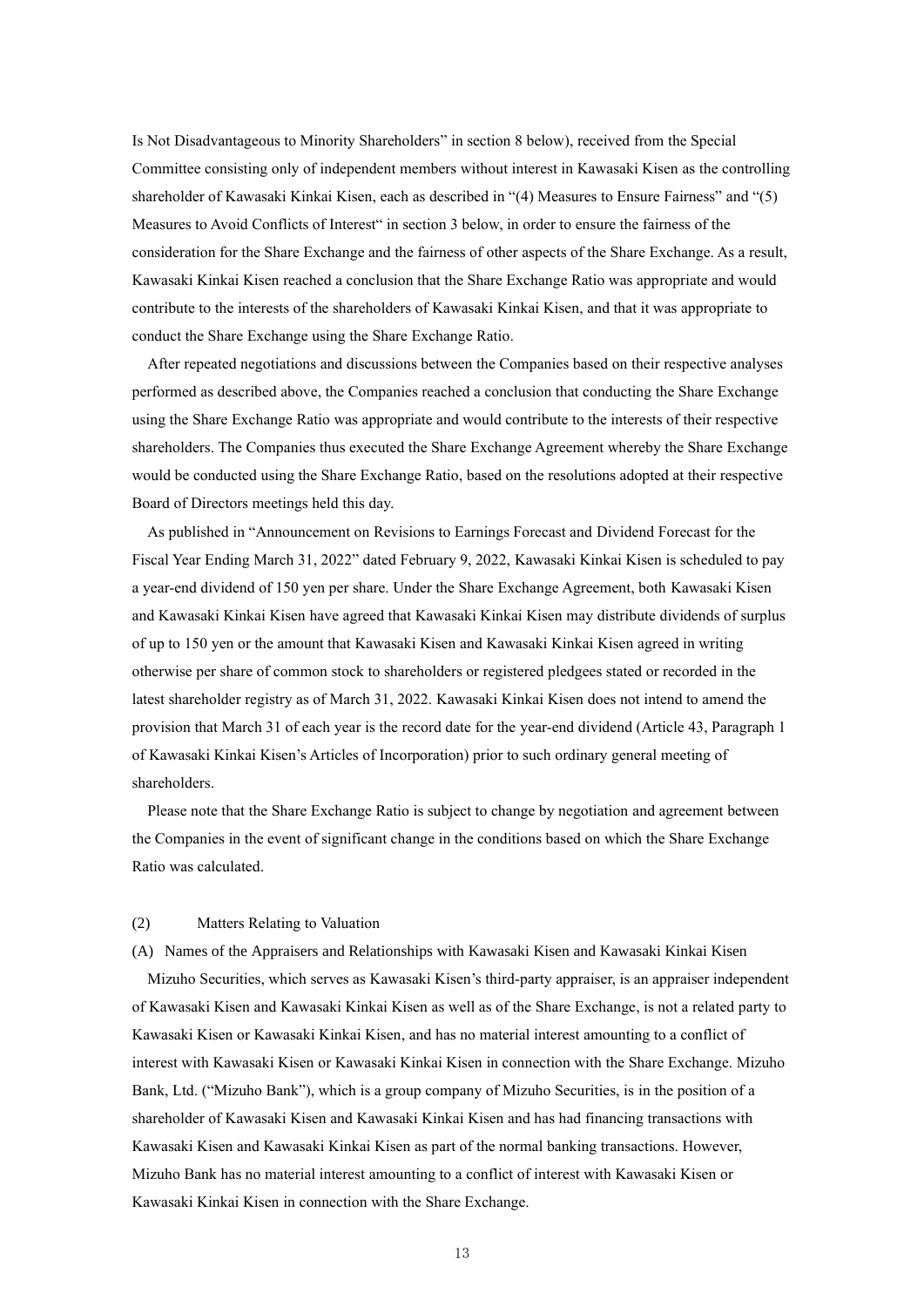According to Mizuho Securities, pursuant to applicable law, i.e., Article 36, paragraph (2) of the Financial Instruments and Exchange Act (Act No. 25 of 1948; as amended thereafter) and Article 70-4 of the Cabinet Office Order on Financial Instruments Business, Mizuho Securities has taken appropriate measures to prevent adverse effects, such as imposing information barriers, between Mizuho Securities' function responsible for financial advisory services and Mizuho Bank's function holding Kawasaki Kisen's and Kawasaki Kinkai Kisen's shares, and these measures allow Mizuho Securities' function responsible for financial advisory services to calculate the share value of Kawasaki Kinkai Kisen in a position independent of Mizuho Bank's position as a shareholder and lender of Kawasaki Kisen and Kawasaki Kinkai Kisen, without being affected by any interest that may create a conflict of interest in relation to the Share Exchange.

In light of the fact that appropriate measures to prevent adverse effects, such as imposing information barriers, have been taken between Mizuho Securities' function responsible for financial advisory services and Mizuho Bank's function holding Kawasaki Kinkai Kisen's shares, that the independence of Mizuho Securities as a third-party appraiser is secured because Kawasaki Kisen and Mizuho Securities have conducted transactions with each other on terms and conditions comparable to those for their respective business partners in general, and that Mizuho Securities has actually served as a third-party appraiser in similar cases in the past, Kawasaki Kisen has selected Mizuho Securities as a third-party appraiser independent of Kawasaki Kisen and Kawasaki Kinkai Kisen.

KPMG, which serves as Kawasaki Kinkai Kisen's third-party appraiser, is independent of Kawasaki Kisen and Kawasaki Kinkai Kisen, is not a related party to Kawasaki Kisen or Kawasaki Kinkai Kisen, and has no material interest required to be disclosed in the Share Exchange.

#### (B) Overview of Calculations

Mizuho Securities performed valuation by employing the following methods: (i) the market share price analysis, since Kawasaki Kisen and Kawasaki Kinkai Kisen are listed on the First Section (or the Prime Market on and after April 4, 2022; the same applies hereinafter) and the Second Section, respectively, of the Tokyo Stock Exchange, and their market prices are available; (ii) the comparable company analysis, since there are listed companies reasonably (although not directly) comparable to the Companies solely for the purpose of analyzing the ranges of share exchange ratio, which makes it possible to infer the share values of the Companies by means of comparison with comparable companies; and (iii) the discounted cash flow analysis (the "DCF Analysis"), in order to reflect the Companies' future business activities in the valuation.

The ranges of the number of shares of Kawasaki Kisen's common stock that will be allotted and delivered per share of Kawasaki Kinkai Kisen's common stock calculated using the aforementioned valuation methods are as follows:

| Method used                 | Calculated range of share exchange ratio |
|-----------------------------|------------------------------------------|
| Market share price analysis | $0.49 - 0.53$                            |
| Comparable company analysis | $0.48 - 0.77$                            |
| <b>DCF</b> Analysis         | $0.40 - 0.74$                            |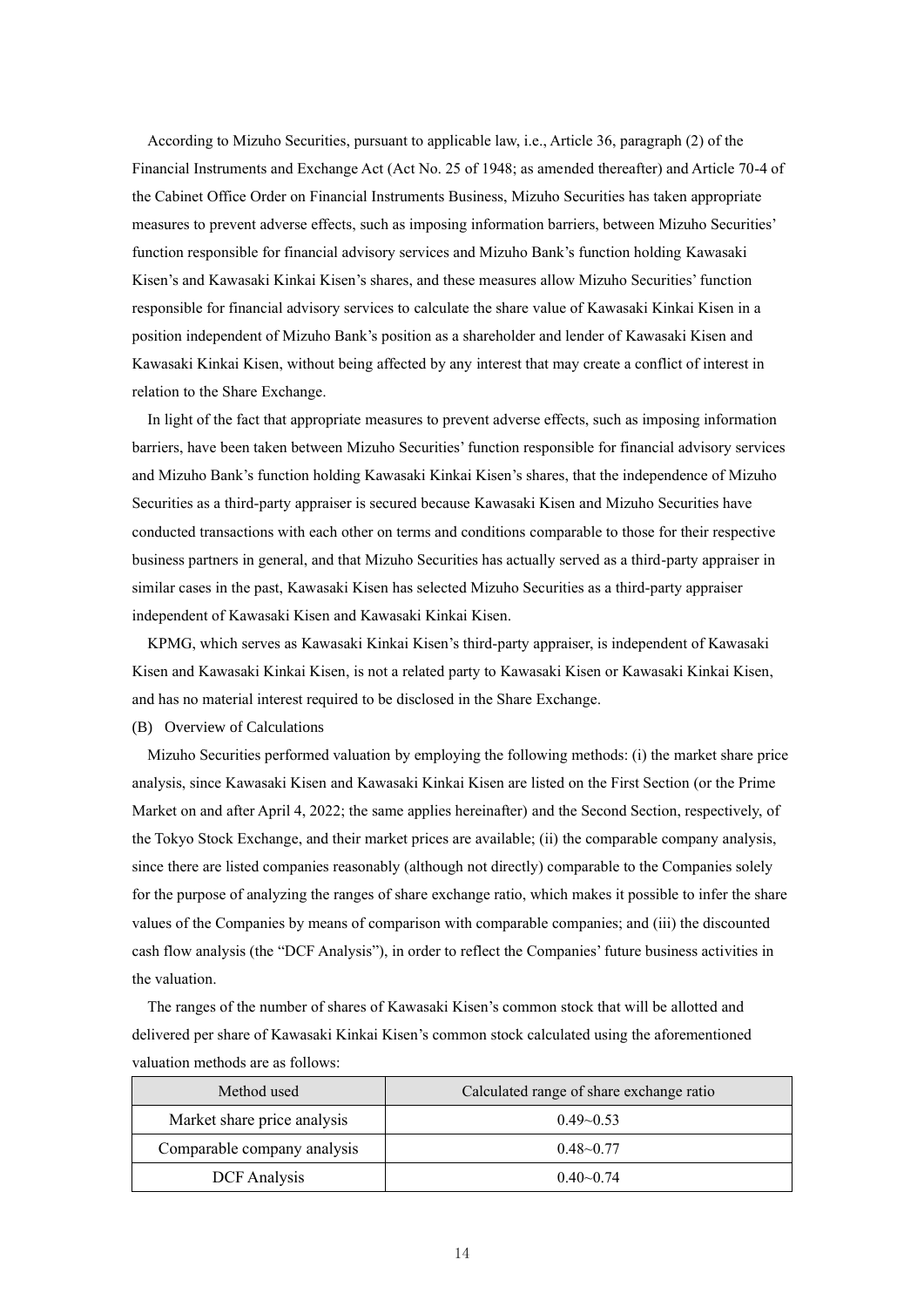In the market share price analysis, the reference date was set at March 15, 2022 (the "Valuation Reference Date"), and the share prices on the Valuation Reference Date and the simple averages of the closing share prices for the one-month, three-month, and six-month periods preceding the Valuation Reference Date were used.

In the Companies' financial forecasts based on which Mizuho Securities performed valuation using the DCF Analysis, considerable income increases or decreases are expected for some fiscal years. Specifically, Kawasaki Kisen expects an approximately 40% income decrease in operating profit for the fiscal year ending March 31, 2023 from the previous fiscal year, based on the expectations that the market conditions will stabilize as a result of loosening of the tight supply-demand environment due to the expected resolution of ship congestion resulting from port entry regulations caused by the COVID-19 impact, mainly in the dry bulk segment. Kawasaki Kisen also expects an approximately 60% income increase for the fiscal year ending March 31, 2024 due to expected gradual recovery from the impact of: the reduction in the amount of charter contract loss allowance in the container ship business; and the reduced shipping volume caused by the impact of COVID-19 in other parts of the product distribution segment. Kawasaki Kisen further expects approximately 40% and approximately 70% income decreases in recurring profit in the fiscal year ending March 31, 2023 and that ending March 31, 2024, respectively, from the respective previous fiscal years due to expected stabilization of market levels resulting from loosening of the tight supply and demand environment caused by resolution of the worldwide disruption in container supply chains in the container ship business. As for Kawasaki Kinkai Kisen, it expects an approximately 30%increase in operating profit for the fiscal year ending March 31, 2023 from the previous fiscal year due to the effect of the suspension of the Miyako (Hachinohe)/Muroran route from February 1, 2022 as announced on December 24, 2021, as well as due to the current strong market condition in the overseas division.

These financial forecasts of Kawasaki Kisen and Kawasaki Kinkai Kisen are not subject to the implementation of the Share Exchange.

In calculating the share exchange ratio, Mizuho Securities relied upon the assumption that all published information considered by Mizuho Securities and all financial and other information which was provided by the Companies to Mizuho Securities or was discussed by Mizuho Securities with the Companies and which provided substantial grounds for the calculation of the share exchange ratio, are accurate and complete. Mizuho Securities has not conducted, and assumes no responsibility or obligation to conduct, independent verification of the accuracy or completeness of the above information. Any part of the information stated in the share exchange ratio valuation report is subject to change if any fact existed that makes any part of the information provided to Mizuho Securities or discussed by Mizuho Securities with the Companies a significant error, or if any fact or circumstances existed that had not been disclosed at the time of delivery the share exchange ratio valuation report or if any fact or circumstances exist that occur after the delivery of the share exchange ratio valuation report, including any fact that potentially existed at the time of delivery of the share exchange ratio valuation report and is subsequently revealed. Mizuho Securities assumes that the Companies' management teams have no knowledge of any fact that would make any information provided to Mizuho Securities (including details of coordination by the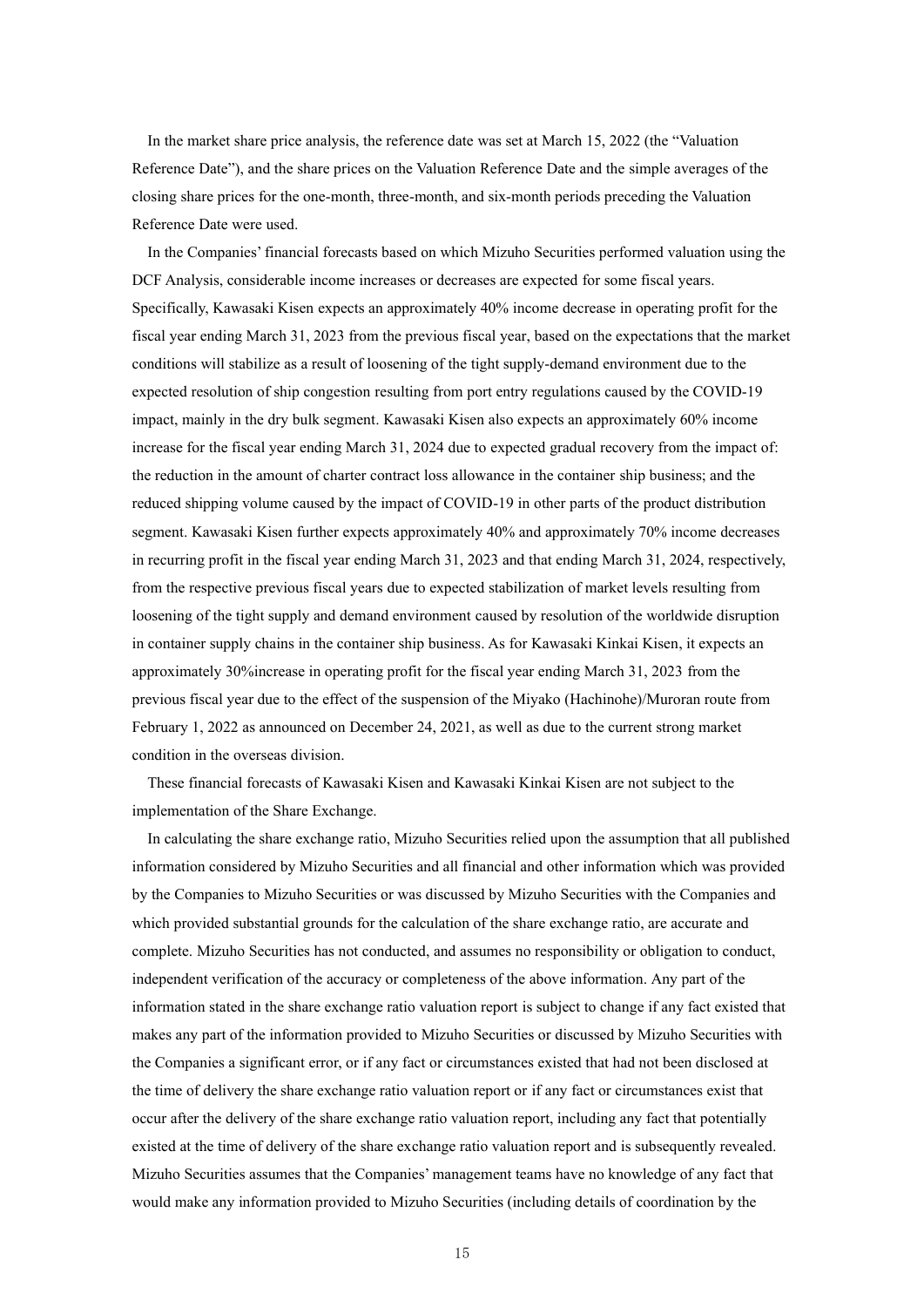Companies) or discussed with Mizuho Securities incomplete or misleading. Furthermore, Mizuho Securities has not independently performed, or has been independently provided by any third party with, or has not requested from any third party, any evaluation or appraisal of the assets and liabilities (including derivative transactions, off-balance-sheet assets and liabilities, and other contingent liabilities) or reserves of the Companies or their affiliates. Mizuho Securities has no obligation to check the property or facilities of the Companies or their affiliates nor has it appraised the shareholders' equity, solvency or fair price of the Companies or their affiliates pursuant to any law on liquidation, bankruptcy, etc.

Mizuho Securities used assumptions considered reasonable and appropriate by it with respect to any information: (i) which had not been provided or disclosed by the Companies to Mizuho Securities when Mizuho Securities calculated the share exchange ratio; or (ii) which was provided or disclosed by the Companies to Mizuho Securities but whose impact on the Companies' share values is uncertain at present; or (iii) which could not otherwise be used by Mizuho Securities, or could not be confirmed by Mizuho Securities as usable, as a basis for evaluation. Mizuho Securities has not examined how the Companies' future financial conditions will be affected if any of those assumptions used by Mizuho Securities turns out to be false in any material respect.

Mizuho Securities assumes that all financial forecasts and other information about the future disclosed to Mizuho Securities were reasonably prepared, produced or adjusted by the Companies' management teams based on the best estimation and judgment which could be obtained at this point regarding the Companies' future business performance and financial conditions. Mizuho Securities relied on the aforementioned assumptions and financial forecasts and business plans without independently examining the feasibility of these assumptions and financial forecasts and business plans, and expresses no view on any analysis or forecast mentioned in the share exchange ratio valuation report or on any assumption providing a basis for such analysis or forecast. Mizuho Securities is not an expert in law, regulations or tax affairs, and has relied on evaluations performed by the Companies' outside professionals regarding these matters.

Mizuho Securities assumes that the Share Exchange is a non-taxable transaction under the Japanese Corporation Tax Act.

Mizuho Securities' valuation result has been submitted to Kawasaki Kisen at Kawasaki Kisen's request, for the sole purpose of serving as a reference for Kawasaki Kisen's Board of Directors to determine the Share Exchange Ratio, and does not constitute the expression of Mizuho Securities' opinion on the validity of the Share Exchange Ratio.

On the other hand, KPMG performed valuation of Kawasaki Kisen by employing the market share price analysis, in light of the fact that Kawasaki Kisen is listed on the First Section of the Tokyo Stock Exchange and its market share prices are available. In the market share price analysis, the Valuation Reference Date was set at March 15, 2022, and the closing price on the First Section of the Tokyo Stock Exchange on the Valuation Reference Date and the simple averages of the closing prices on the First Section of the Tokyo Stock Exchange for the one-month period from February 16, 2022 to March 15, 2022, the three-month period from December 16, 2021 to March 15, 2022, and the six-month period from September 16, 2021 to March 15, 2022 were used.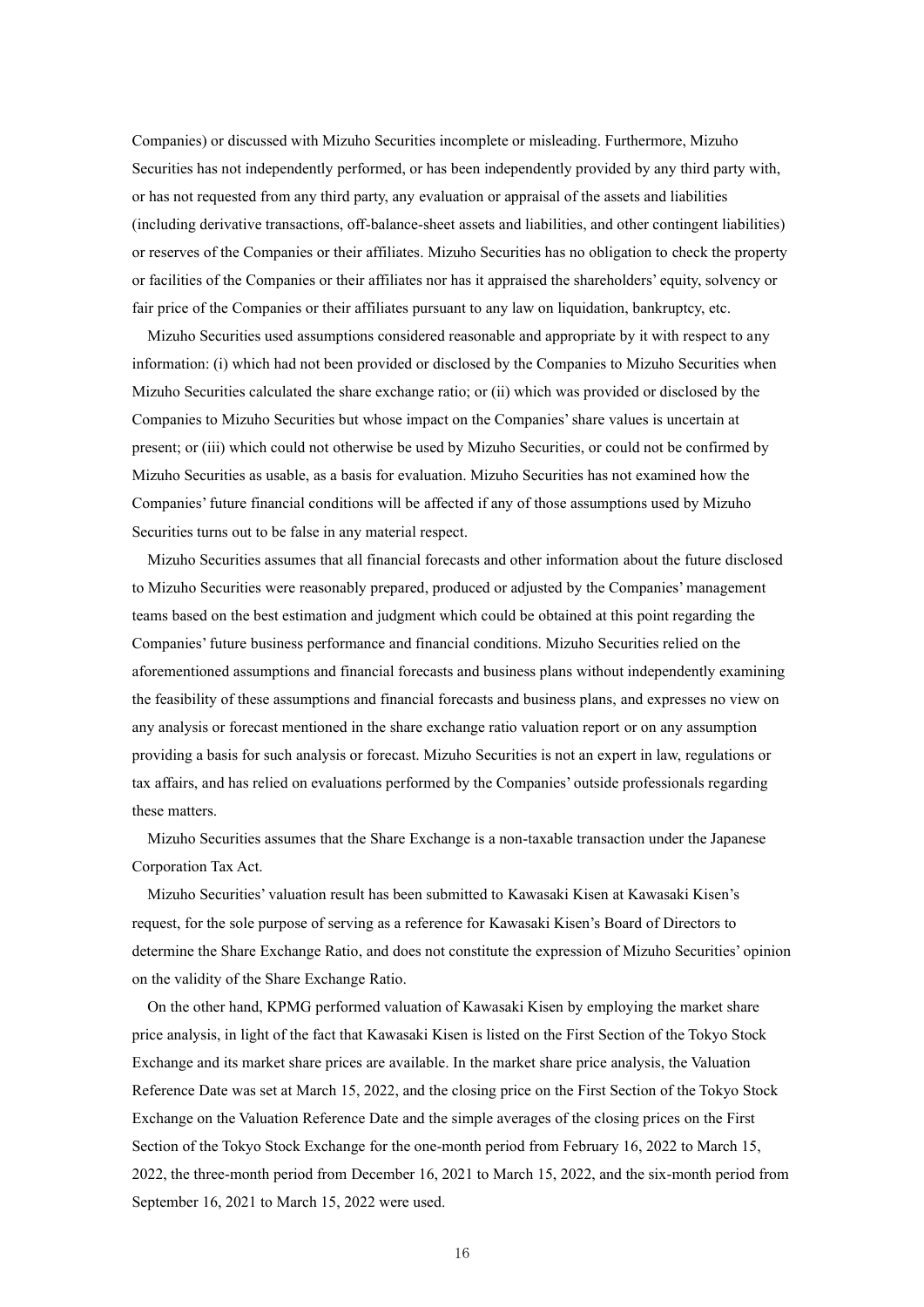As for Kawasaki Kinkai Kisen, the valuation was performed by employing: (i) the market share price analysis, in light of the fact that Kawasaki Kinkai Kisen is listed on the Second Section of the Tokyo Stock Exchange and its market share prices are available; and (ii) the DCF Analysis in order to reflect the company's future business activities in the valuation.

In the market share price analysis, the Valuation Reference Date was set at March 15, 2022, and the closing price on the Second Section of the Tokyo Stock Exchange on the Valuation Reference Date and the simple averages of the closing prices on the Second Section of the Tokyo Stock Exchange for the onemonth period from February 16, 2022 to March 15, 2022, the three-month period from December 16, 2021 to March 15, 2022, and the six-month periods from September 16, 2021 to March 15, 2022 were used.

In the DCF Analysis, Kawasaki Kinkai Kisen's business and stock values were calculated by discounting to the present value at a certain discount rate, the free cash flow that Kawasaki Kinkai Kisen was expected to generate in the future after the valuation reference date of December 31, 2021. This free cash flow was based on Kawasaki Kinkai Kisen's financial forecasts and future business environment prospects for the period from the fiscal year ending March 31, 2022 to that ending March 31, 2024, which had been disclosed to KPMG by Kawasaki Kinkai Kisen as underlying data for the 2021 Medium-Term Business Plan announced by Kawasaki Kinkai Kisen on December 24, 2021 and for the revisions to Kawasaki Kinkai Kisen's full-year consolidated earnings forecast for the fiscal year ending March 31, 2022 which were published in the "Announcement on Revisions to Earnings Forecast and Dividend Forecast for the Fiscal Year Ending March 31, 2022" dated February 9, 2022. Kawasaki Kinkai Kisen's terminal value was calculated by discounting to the present value the cash flow disclosed as the level expected to be continuously produced by Kawasaki Kinkai Kisen in and after the fiscal year ending March 31, 2025. A discount rate ranging from 6.7% to 8.1% was used. Kawasaki Kinkai Kisen's weighted average cost of capital (WACC) was used to calculate the discount rate.

Kawasaki Kinkai Kisen's financial forecasts and future business environment prospects based on which KPMG performed the valuation of Kawasaki Kinkai Kisen by the DCF Analysis include fiscal years for which a considerable income increase or decrease is expected. Specifically, Kawasaki Kinkai Kisen expects an approximately 30% income increase in operating profit for the fiscal year ending March 31, 2023 from the previous fiscal year, due to: the effect of the suspension of operation of the route between Miyako (Hachinohe) and Muroran as of February 1, 2022 which was announced on December 24, 2021; the current strong market in the overseas division; and improvement in profitability of the offshore support vessel division. The synergy effects expected to be achieved by implementing the Share Exchange were not taken into account in Kawasaki Kinkai Kisen's business plan underlying the DCF Analysis (the "Business Plan") since it is difficult at this point to specifically evaluate their impact on income.

Please note that Kawasaki Kinkai Kisen's s financial forecasts and future business environment prospects underlying the DCF Analysis were prepared by Kawasaki Kinkai Kisen's management team based on currently available information. The financial forecasts have been reviewed by KPMG through such means as conducting interviews with Kawasaki Kinkai Kisen's personnel and, as described in "(4)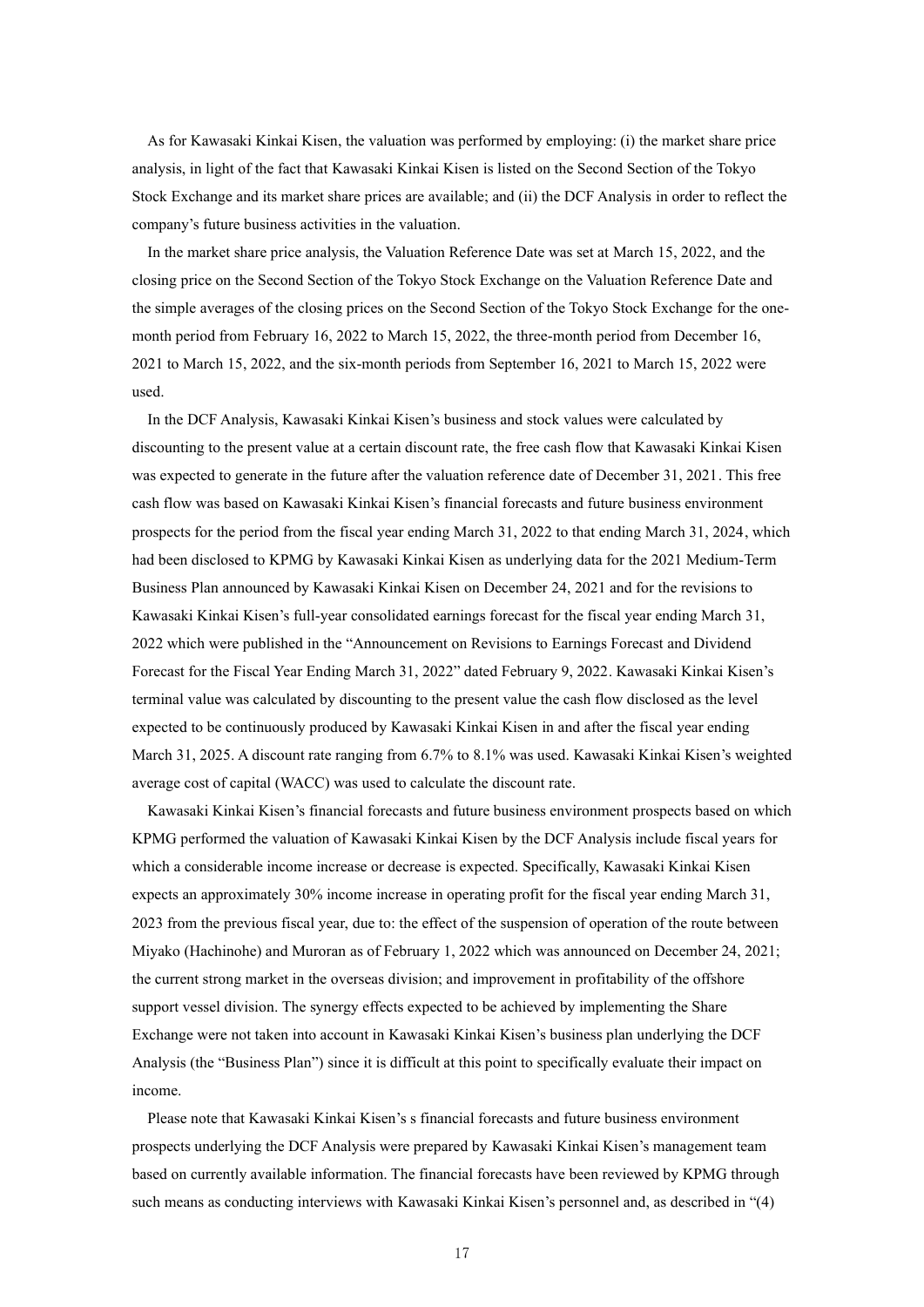Measures to Ensure Fairness" and "(5) Measures to Avoid Conflicts of Interest" in section 3 below, have been checked by the Special Committee in terms of the reasonableness of their content, important assumptions, process of preparation, etc.

If a value of one (1) is assigned to the value per share of Kawasaki Kisen Stock, the ranges of the value per share of Kawasaki Kinkai Kisen Stock calculated using the valuation methods described above are as follows:

|                                         | Calculated range of share exchange |               |
|-----------------------------------------|------------------------------------|---------------|
| Method used                             |                                    | ratio         |
| Kawasaki Kisen<br>Kawasaki Kinkai Kisen |                                    |               |
|                                         | Market share price analysis        | $0.49 - 0.53$ |
| Market share price analysis             | <b>DCF</b> Analysis                | $0.50 - 1.14$ |

In calculating the Share Exchange Ratio, KPMG calculated Kawasaki Kinkai Kisen's stock value: (i) by using the information received from Kawasaki Kinkai Kisen, information collected through interviews, and publicly available information, among other things, without making any changes to them in principle; and (ii) by assuming that (a) all these data and information so used are accurate and complete, and (b) there are no facts that are likely to have a significant impact on the calculation of Kawasaki Kinkai Kisen's stock value and have not been disclosed to KPMG; and (iii) without independently verifying the accuracy or completeness of these data and information. KPMG did not independently evaluate, appraise or assess the assets and liabilities (including off-balance-sheet assets, off-balance-sheet liabilities, and other contingent liabilities) of Kawasaki Kinkai Kisen or its subsidiaries, and did not perform any analysis or valuation of individual assets and liabilities. KPMG made no request to any third-party institution for evaluation, appraisal or assessment of any of the above assets and liabilities. KPMG's valuation of Kawasaki Kinkai Kisen's stock value reflects, among other things, the information available and economic conditions existing up to March 15, 2022. KPMG assumes that Kawasaki Kinkai Kisen's business plan used by KPMG to perform valuation using the DCF Analysis was reasonably prepared by Kawasaki Kinkai Kisen's management team based on the best estimation and judgment which could be obtained as of the reference date. However, KPMG had Q&A sessions with Kawasaki Kinkai Kisen on Kawasaki Kinkai Kisen's business plan underlying KPMG's valuation, through which KPMG found out about the process of preparation of the business plan and the current situation of Kawasaki Kinkai Kisen, and confirmed the reasonableness of the business plan to the extent that there are nothing unreasonable about the process of preparation and Kawasaki Kinkai Kisen's current situation.

#### (3) Prospect for Delisting and Reasons Therefor

As a result of the Share Exchange, Kawasaki Kisen will become the wholly-owning parent company of Kawasaki Kinkai Kisen effective as of June 1, 2022 (estimate), which is the effective date of the Share Exchange, and the common stock of Kawasaki Kinkai Kisen, which will be a wholly-owned subsidiary of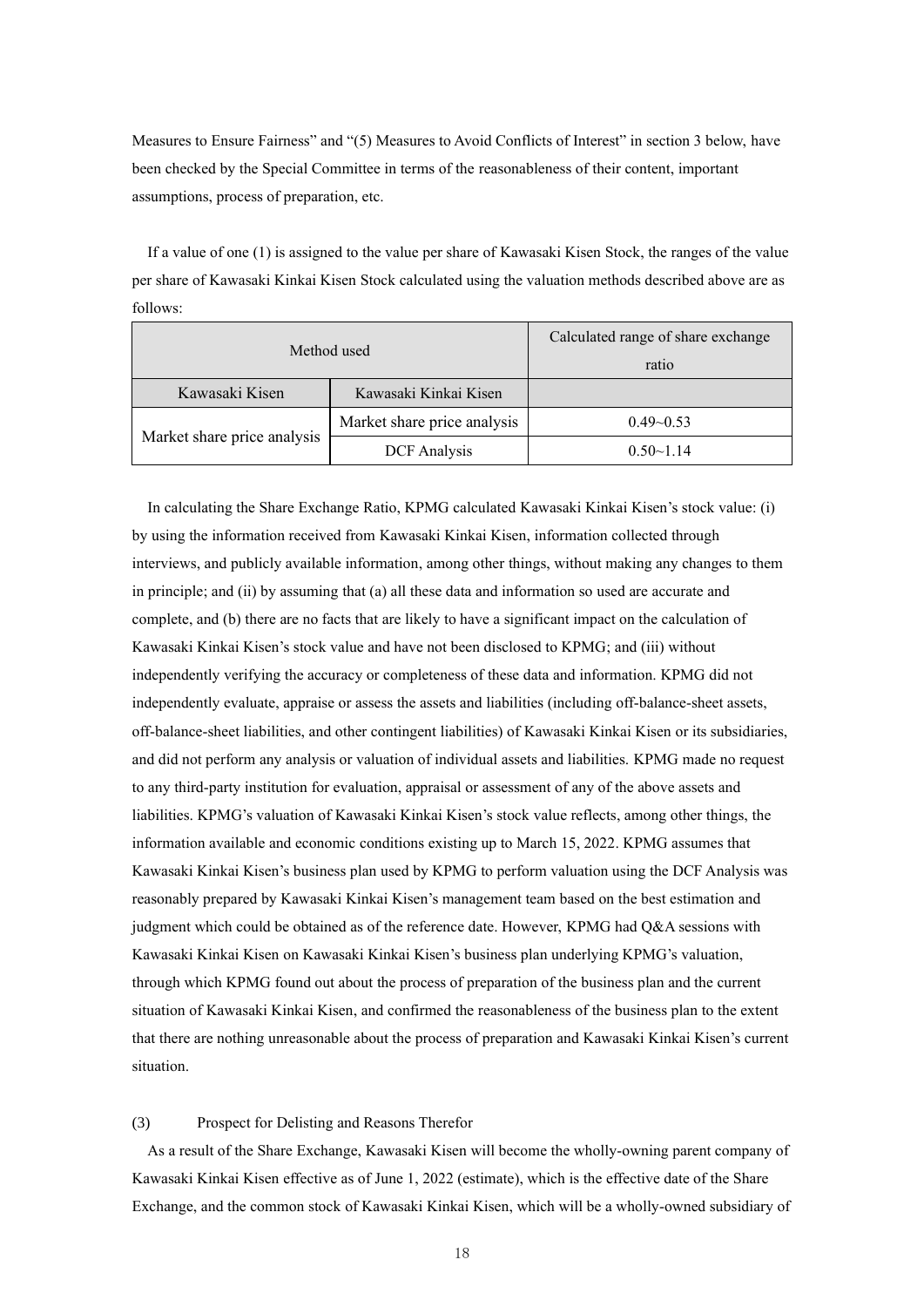Kawasaki Kisen, will be delisted on May 30, 2022 (with the last trading date scheduled for May 27, 2022) pursuant to the delisting criteria of the Second Section of the Tokyo Stock Exchange, after completion of the prescribed procedures. After being delisted, Kawasaki Kinkai Kisen Stock can no longer be traded on the Tokyo Stock Exchange. However, since the consideration for the Share Exchange is Kawasaki Kisen Stock, which is listed on the First Section of the Tokyo Stock Exchange and will remain eligible to be traded on the Tokyo Stock Exchange after the Share Exchange, the Companies believe that those shareholders who will be allotted and receive at least 100 shares of Kawasaki Kisen Stock will be able to continue to enjoy the liquidity of their shares.

On the other hand, those shareholders who will hold shares less than one share unit of Kawasaki Kisen as a result of the Share Exchange will not be able to sell their shares less than one share unit on financial instruments exchange markets, but will be entitled to use the purchase program for shares less than one share unit. These shareholders are also entitled to use the additional purchase program for shares less than one share unit, which allows any shareholder holding shares less than one share unit to purchase from Kawasaki Kisen additional shares in the number that will form one share unit if combined with the number of shares less than one share unit held by the shareholder. For an overview of these programs, please see "Note 3: Treatment of shares constituting less than one share unit" under (3) in section 2 above. For details of the treatment of any fractions less than one share arising as a result of the Share Exchange, please see "Note 4: Treatment of fractions of less than one share" under (3) in section 2 above.

Please note that until the last trading date, i.e., May 27, 2022 (estimate), the shareholders of Kawasaki Kinkai Kisen will be able to trade their shares of Kawasaki Kinkai Kisen Stock on the Tokyo Stock Exchange as before.

#### (4) Measures to Ensure Fairness

In light of the fact that, among other things, Kawasaki Kisen is Kawasaki Kinkai Kisen's parent company holding 1,404,000 shares of Kawasaki Kinkai Kisen Stock (as of September 30, 2021), which represent 47.82% of the number of issued shares of Kawasaki Kinkai Kisen (2,952,500 shares) minus Kawasaki Kinkai Kisen's treasury shares (17,019 shares), and some of Kawasaki Kinkai Kisen's directors are assigned from Kawasaki Kisen, the Companies judged that it was necessary to ensure the fairness of the Share Exchange, and have taken the following measures.

#### (A) Obtaining Share Exchange Ratio Valuation Reports from Independent Third-party Appraisers

Kawasaki Kisen received a valuation report dated March 15, 2022 on the Share Exchange Ratio from Mizuho Securities, which is a third-party appraiser independent from both Kawasaki Kisen and Kawasaki Kinkai Kisen. For an overview of the valuation report, please see "(2) Matters Relating to Valuation" in section 3 above. Kawasaki Kisen has not received from Mizuho Securities an opinion to the effect that the Share Exchange Ratio is fair from a financial perspective for shareholders of Kawasaki Kisen (a fairness opinion). On the other hand, Kawasaki Kinkai Kisen received a valuation report dated March 15, 2022 on the Share Exchange Ratio from KPMG, which is a third-party appraiser independent from both Kawasaki Kisen and Kawasaki Kinkai Kisen. For an overview of the valuation report, please see "(2) Matters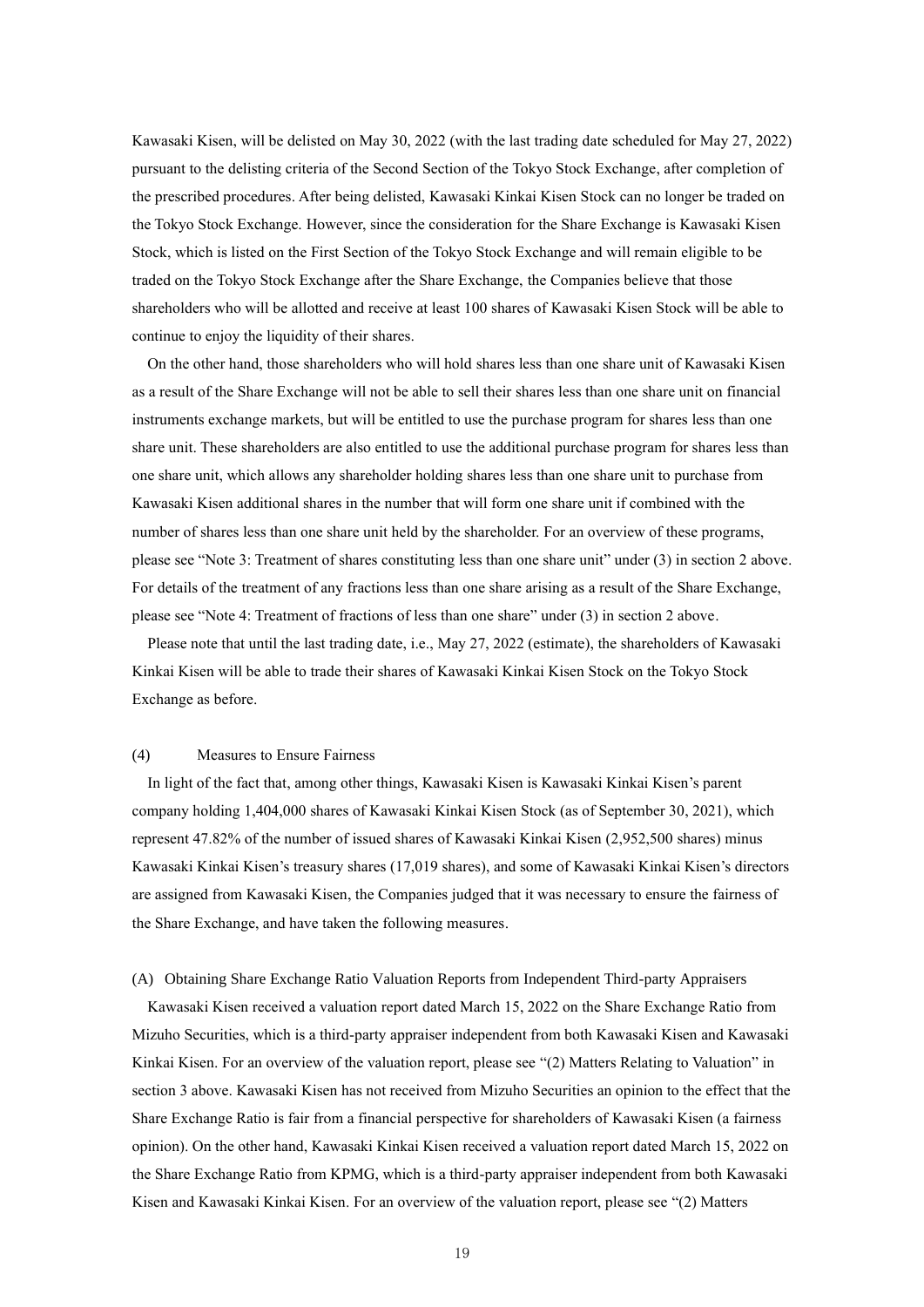Relating to Valuation" in section 3 above. Kawasaki Kinkai Kisen has not received from KPMG an opinion to the effect that the Share Exchange Ratio is fair from a financial perspective for shareholders of Kawasaki Kinkai Kisen (a fairness opinion).

#### (B) Advice from Independent Law Offices

Kawasaki Kisen appointed Nishimura & Asahi as its legal advisor for the Share Exchange, and has received legal advice on the procedures for the Share Exchange and the method, process, etc. of decisionmaking by Kawasaki Kisen's Board of Directors, among other things. Nishimura & Asahi has no material interest in Kawasaki Kisen or Kawasaki Kinkai Kisen.

On the other hand, Kawasaki Kinkai Kisen appointed Nagashima Ohno & Tsunematsu as its legal advisor for the Share Exchange, and has received legal advice on the procedures for the Share Exchange and the method, process, etc. of decision-making by Kawasaki Kinkai Kisen's Board of Directors, among other things. Nagashima Ohno & Tsunematsu has no material interest in Kawasaki Kisen or Kawasaki Kinkai Kisen.

# (5) Measures to Avoid Conflicts of Interest

Since Kawasaki Kisen is the parent company of Kawasaki Kinkai Kisen that holds 1,404,000 shares of Kawasaki Kinkai Kisen Stock which correspond to 47.82% of the total number of issued shares of Kawasaki Kinkai Kisen (2,952,500 shares) less the number of treasury shares (17,019 shares), Kawasaki Kinkai Kisen has taken the following measures in order to avoid conflicts of interest in the Share Exchange.

# (A) Obtaining a Report from Kawasaki Kinkai Kisen's Non-interested Special Committee

On February 26, 2021, Kawasaki Kinkai Kisen's Board of Directors established the Special Committee for the purpose of: ensuring careful decision making by Kawasaki Kinkai Kisen on becoming a whollyowned subsidiary of Kawasaki Kisen before starting specific negotiations and discussions with Kawasaki Kisen on the terms and conditions of Kawasaki Kisen's making Kawasaki Kinkai Kisen its wholly-owned subsidiary; avoiding possible arbitrariness and conflicts of interest in, and ensuring the fairness of, Kawasaki Kinkai Kisen's Board of Directors' decision making process; and hearing the committee's opinion as to whether Kawasaki Kinkai Kisen's Board of Directors' decision to become a wholly-owned subsidiary of Kawasaki Kisen would not be disadvantageous to Kawasaki Kinkai Kisen's minority shareholders. The Special Committee consisted of the following three members: Mr. Takao Sunami, who is an Outside Director of Kawasaki Kinkai Kisen without interest in Kawasaki Kisen and is an independent officer; and Mr. Syuichi Suzuki and Mr. Masatoshi Kuratomi who are Outside Audit  $\&$ Supervisory Board Members of Kawasaki Kinkai Kisen without interest in Kawasaki Kisen and are independent officers. Kawasaki Kinkai Kisen's Board of Directors consulted the Special Committee on the following matters: (a) whether or not the information requested by Kawasaki Kinkai Kisen from Kawasaki Kisen is sufficient and appropriate; (b) whether or not the information provided by Kawasaki Kisen is sufficient; (c) whether or not the purpose of becoming a wholly-owned subsidiary of Kawasaki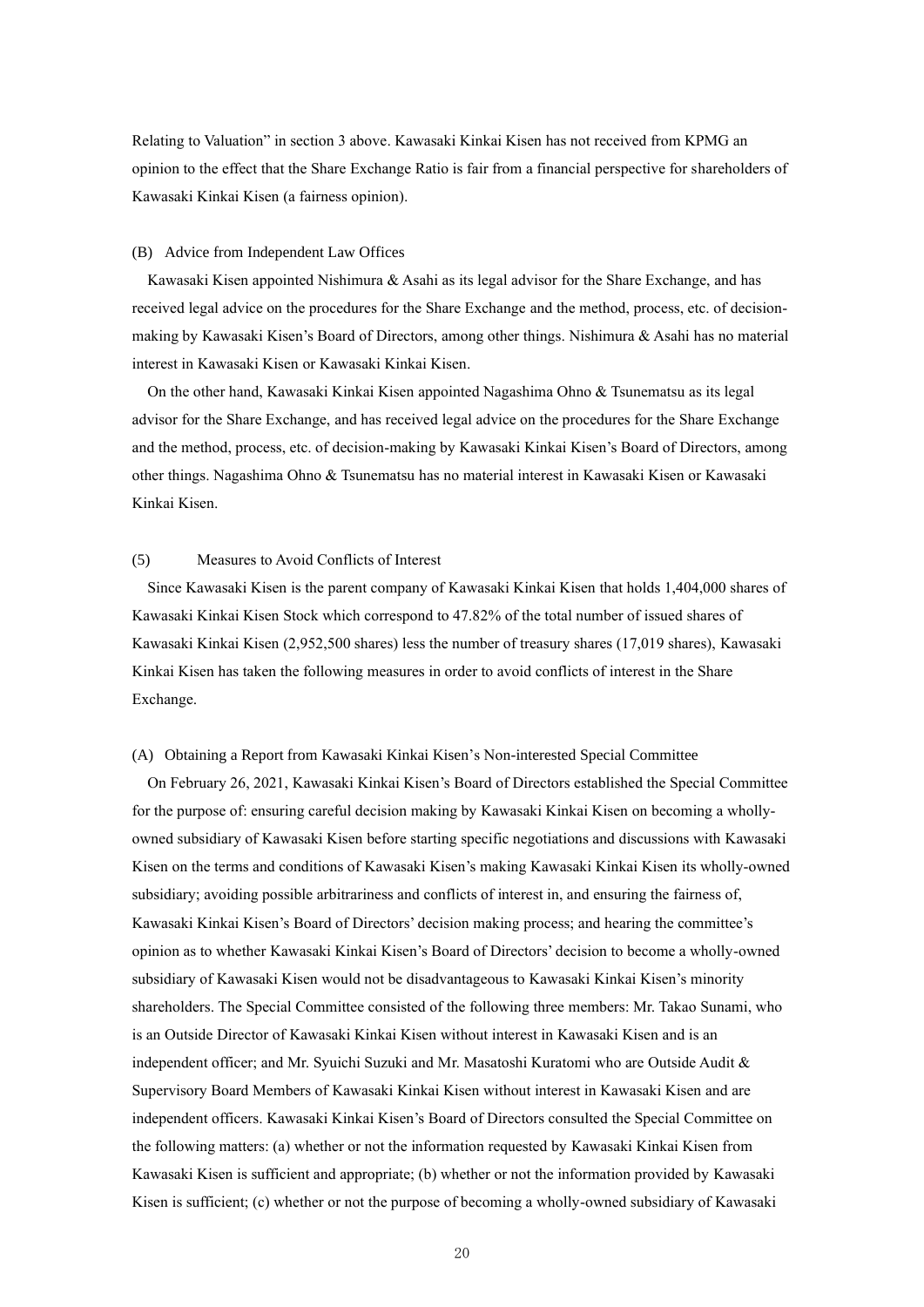Kisen is reasonable in terms of contributing to increasing the corporate value of Kawasaki Kinkai Kisen; (d) whether or not the method and the terms and conditions (including the type of contribution) of becoming a wholly-owned subsidiary of Kawasaki Kisen are appropriate; (e) whether or not the procedures for becoming a wholly-owned subsidiary of Kawasaki Kisen are fair (including what measures to ensure fairness should be taken); (f) based on (c) through (e) above, whether or not becoming a wholly-owned subsidiary of Kawasaki Kisen would not be disadvantageous to Kawasaki Kinkai Kisen's minority shareholders; and (g) based on (c) through (f) above, whether or not it is appropriate to become a wholly-owned subsidiary of Kawasaki Kisen.

The members of the Special Committee are supposed to receive fixed compensation in consideration of their services, regardless of the contents of their report.

During the period from the establishment of the Special Committee as of February 26, 2021 to today, the Special Committee discussed by holding a total of 17 meetings for a total of no less than 16 hours. The Special Committee attended a total of 44 plenary meetings held by Kawasaki Kinkai Kisen's management team and their advisors for a total of no less than 67 hours and stated its opinions. The Special Committee carefully deliberated and discussed the above-listed matters which the Special Committee was consulted on by making reports, sharing information, conducting discussions, and making decisions via email and telephone between the meeting dates, among other things, as well. The Special Committee appointed Nakamura, Tsunoda & Matsumoto as the Special Committee's legal advisor after confirming its independence, expertise and experience, etc., and approved the appointment of Nagashima Ohno & Tsunematsu as Kawasaki Kinkai Kisen's legal advisor and KPMG as Kawasaki Kinkai Kisen's financial advisor and third-party valuation institution, after confirming these advisors' independence and performance, etc. The Special Committee also approved the project team established by Kawasaki Kinkai Kisen within its organization for examining the Share Exchange after confirming that the project team has no problem in terms of independence. Furthermore, the Special Committee received explanations from, and exchanged questions and answers with Kawasaki Kinkai Kisen's management team about the Business Plan, based on which the share value would be calculated by using the DCF Analysis. This was done on multiple occasions in the course of drawing up the business plan, and the calculation was made in terms of a numerical summary of the proposed business plan, the business environment which the proposed business plan was based on, and the goals, basic strategy, and specific measures for each business unit. The Special Committee approved the Business Plan after confirming its rationality, and such plan was also based on, among other things, advice provided by KPMG from a financial perspective.

Furthermore, Kawasaki Kinkai Kisen requested, on multiple occasions, Kawasaki Kisen to give explanations on Kawasaki Kisen's proposal for the Share Exchange in terms of: the synergistic effects expected from the Share Exchange, Kawasaki Kinkai Kisen's future income, expenditure and cash flow, the prospect of Kawasaki Kisen improving its financial conditions and the basis for judgment, and Kawasaki Kisen's management policies after the Share Exchange, among other things. In response, Kawasaki Kisen gave Kawasaki Kinkai Kisen such explanation by taking certain measures such as providing explanatory materials and holding briefing sessions. In addition, the Special Committee has had some discussions with Kawasaki Kinkai Kisen's management team to consider what questions should be

21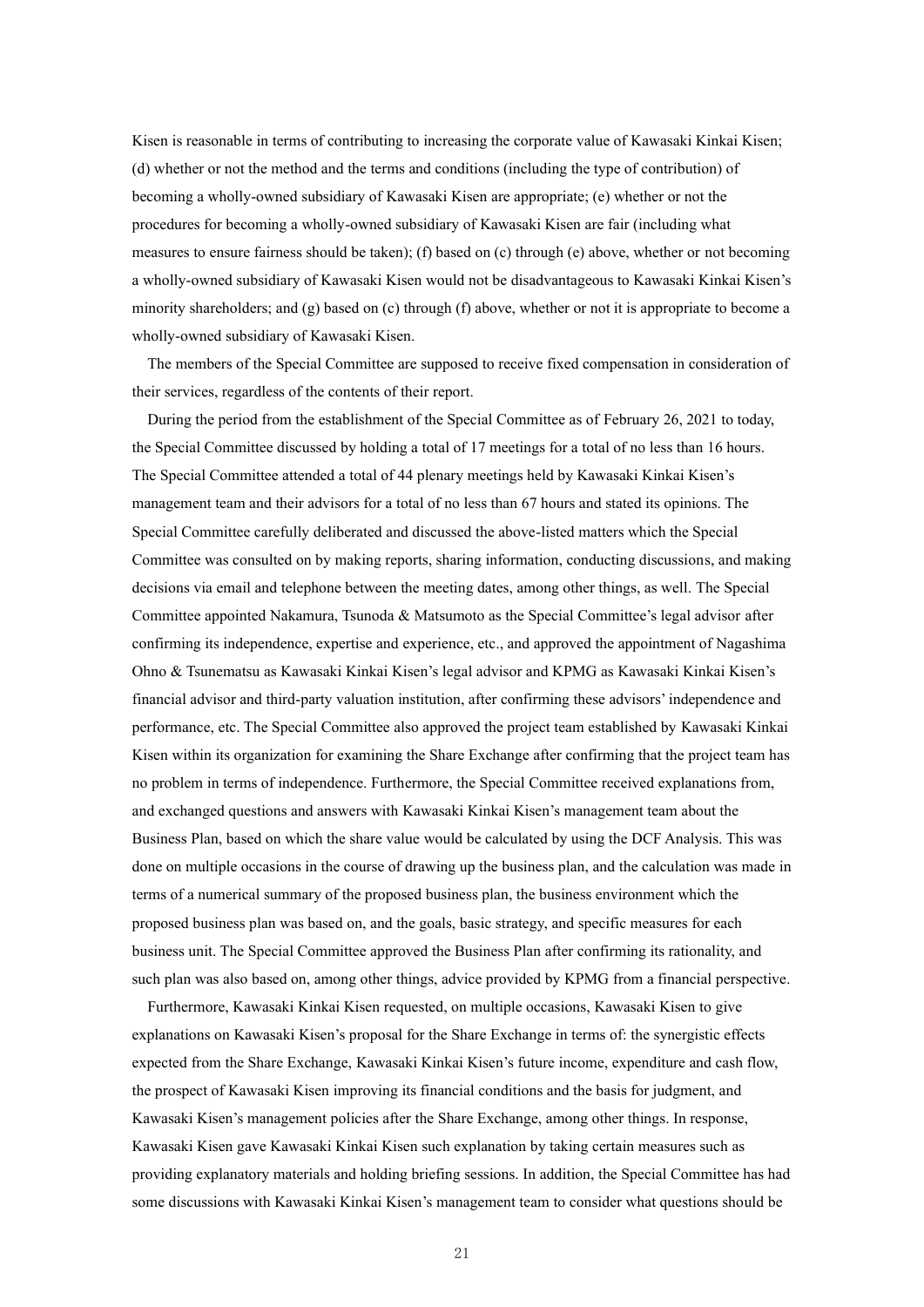sent to Kawasaki Kisen and what information should be requested from Kawasaki Kisen, and to review the related responses made by Kawasaki Kisen. The Special Committee also received explanations from, and exchanged questions and answers with Kawasaki Kinkai Kisen's management team about: Kawasaki Kinkai Kisen's understanding of its current business environment and business challenges, the necessity of the Share Exchange, the synergistic effects expected from the Share Exchange, potential disadvantages of the Share Exchange, and Kawasaki Kinkai Kisen's management policies and structure after the Share Exchange, among other things.

Furthermore, the Special Committee received from Nakamura, Tsunoda & Matsumoto legal advice on: the measures to be taken to ensure the fairness of procedures for the Share Exchange, the procedures for the Share Exchange, and the method and process of deliberation taken by the Special Committee concerning the Share Exchange, among other things. Kawasaki Kinkai Kisen and the Special Committee received from Nagashima Ohno & Tsunematsu legal advice on: the measures to be taken to ensure the fairness of procedures for the Share Exchange, the procedures for the Share Exchange, the method and process of decision-making taken by Kawasaki Kinkai Kisen concerning the Share Exchange, and the terms and conditions of the Share Exchange Agreement and the disclosure, among other things. Kawasaki Kinkai Kisen and the Special Committee also received from Nagashima Ohno & Tsunematsu a report it had written concerning the result of the simplified due diligence conducted in connection with the Share Exchange. The Special Committee also received from KPMG a disclosure of the valuation report on the share exchange ratio, and after receiving explanations from, and exchanging questions and answers with KPMG about the following matters, confirmed the rationality of the valuation result of the share exchange ratio by KPMG, the reasons for employing the valuation methods used by KPMG to calculate the share exchange ratio, changes in Kawasaki Kisen's and Kawasaki Kinkai Kisen's share prices in their markets, major assumptions for the valuation using the DCF Analysis, including the bases for calculation of the discount rate, and the results of calculation using the different valuation methods, among other things.

In addition, the Special Committee was substantially involved in the negotiations with Kawasaki Kisen on the share exchange ratio, etc., through means such as: receiving reports from KPMG in a timely manner about the details of Kawasaki Kisen's proposal on the share exchange ratio and the progress of negotiations, etc., receiving from KPMG advice from a financial perspective, including explanations on premium levels, etc., used in recent similar cases, and making approvals, giving instructions, and making requests regarding negotiation policies, including specific share exchange ratios proposed to Kawasaki Kinkai Kisen, after deliberation and discussion.

After the processes described above and after careful deliberation and consideration on the above-listed matters on which the Special Committee was consulted, the committee submitted the Report dated March 16, 2022 to Kawasaki Kinkai Kisen's Board of Directors, to the effect that Kawasaki Kinkai Kisen's Board of Directors' adopting a resolution to conduct the Share Exchange would not be disadvantageous to Kawasaki Kinkai Kisen's minority shareholders.

For an overview of the Report, please see "(3) Overview of an Opinion Obtained from an Entity Not Interested in the Controlling Shareholder That the Transaction, etc. Is Not Disadvantageous to Minority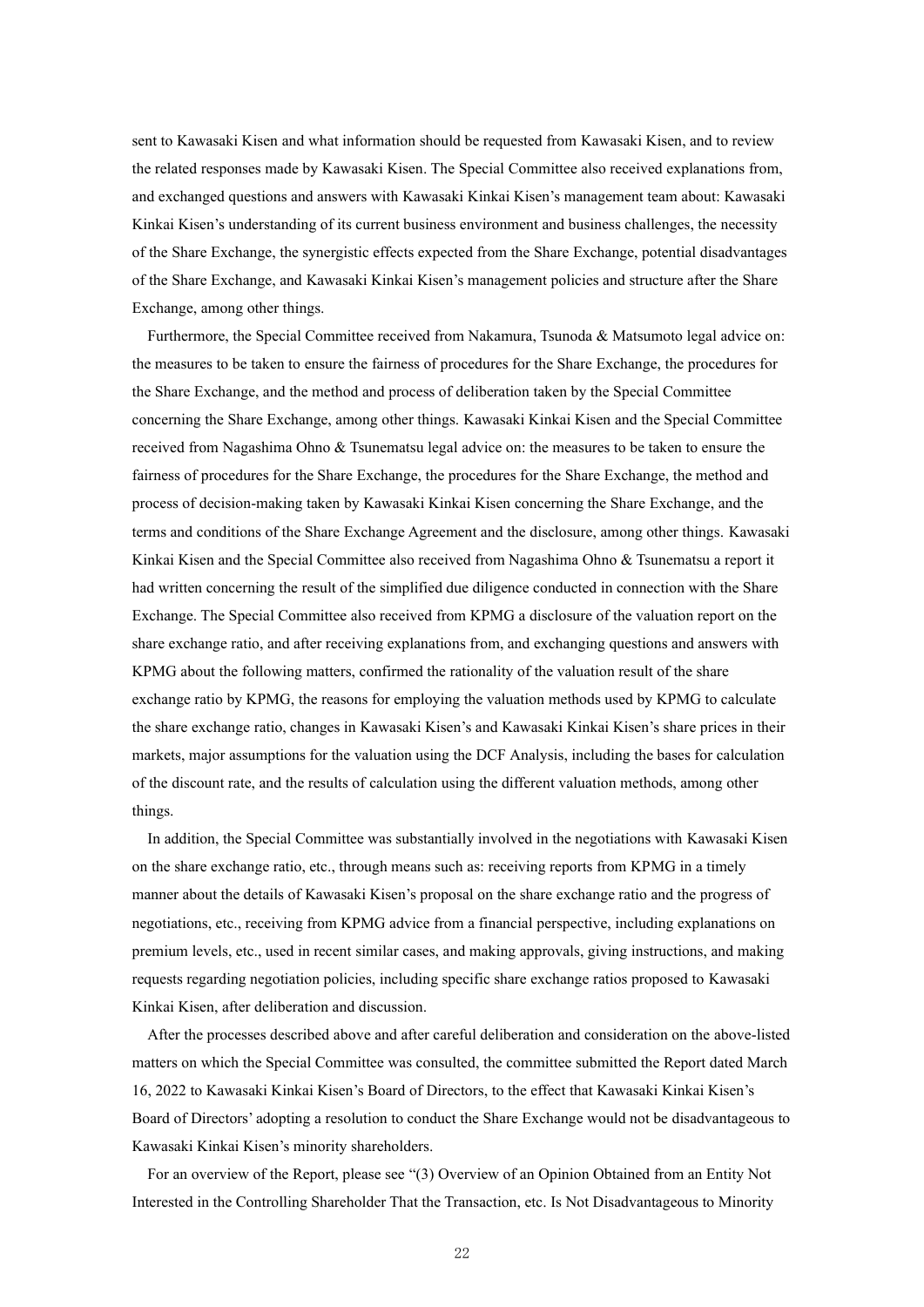Shareholders" in section 8 below.

(B) Approval of All of Kawasaki Kinkai Kisen's Non-interested Directors and "No Objection" Opinion of All of Kawasaki Kinkai Kisen's Non-interested Auditor & Supervisory Board Members At Kawasaki Kinkai Kisen's Board of Directors meeting held today, all Directors of Kawasaki Kinkai Kisen attended, deliberated, and unanimously adopted a resolution for, the Share Exchange. At the same Board of Directors meeting, all of the Audit & Supervisory Board Members expressed the opinion that

they have no objection to the above resolution.

Of the Directors who participated in the deliberation and voting at Kawasaki Kinkai Kisen's Board of Directors meeting, three (Yutaka Kuge, Hidehiro Sano, and Takuzo Koyama) are former employees of Kawasaki Kisen. However, none of the Directors concurrently serves as an officer or employee of Kawasaki Kisen or is in a position to receive directions from Kawasaki Kisen. In addition, before starting specific negotiations and discussions on the terms and conditions and other details of becoming a whollyowned subsidiary of Kawasaki Kisen, Kawasaki Kinkai Kisen established the Special Committee which was independent of Kawasaki Kinkai Kisen and consisted of one Outside Director and two Outside Audit & Supervisory Board Members. Kawasaki Kinkai Kisen made timely reports to the Special Committee of the progress, details, etc. of discussions and negotiations with Kawasaki Kisen on the terms and conditions of the Share Exchange. Furthermore, Kawasaki Kinkai Kisen pursued discussions and negotiations with Kawasaki Kisen while discussing policies with the Special Committee from time to time. We believe that these suggest that the Special Committee functioned effectively in the process of Kawasaki Kinkai Kisen's consideration and negotiation on the Share Exchange. Therefore, we consider that, regardless of their respective times of transfer from Kawasaki Kisen to Kawasaki Kinkai Kisen, the aforementioned three Directors who are former employees of Kawasaki Kisen do not have interest in the transaction to the extent to which they need to be excluded from the deliberation or resolution at Kawasaki Kinkai Kisen's Board of Directors meetings to prevent the fairness of the procedures from being compromised.

|                                          |                   | Wholly-owning parent company                    | Wholly-owned subsidiary                  |  |
|------------------------------------------|-------------------|-------------------------------------------------|------------------------------------------|--|
|                                          |                   | in share exchange                               | in share exchange                        |  |
| (1)                                      | Name              | Kawasaki Kisen, Ltd.                            | Kawasaki Kinkai Kisen, Ltd.              |  |
|                                          | Address           | 8 Kaigandori, Chuo-ku, Kobe (registered         | 3-2-1, Kasumigaseki, Chiyoda-ku, Tokyo   |  |
| (2)                                      |                   | office address)                                 |                                          |  |
|                                          | Name and title of | Yukikazu Myochin, Representative Director,      | Yutaka Kuge, Representative Director &   |  |
| (3)<br>President & CEO<br>representative |                   | President                                       |                                          |  |
|                                          |                   | Marine transportation; Air transportation;      | Marine<br>shipping business, marine work |  |
|                                          | Description of    | Through transportation involving marine,        | support shipping business, etc.          |  |
| (4)                                      | business          | Harbor<br>transportation;<br>and<br>land<br>air |                                          |  |
|                                          |                   | transportation, etc.                            |                                          |  |

4. Overview of the Parties to the Share Exchange (as of September 30, 2021)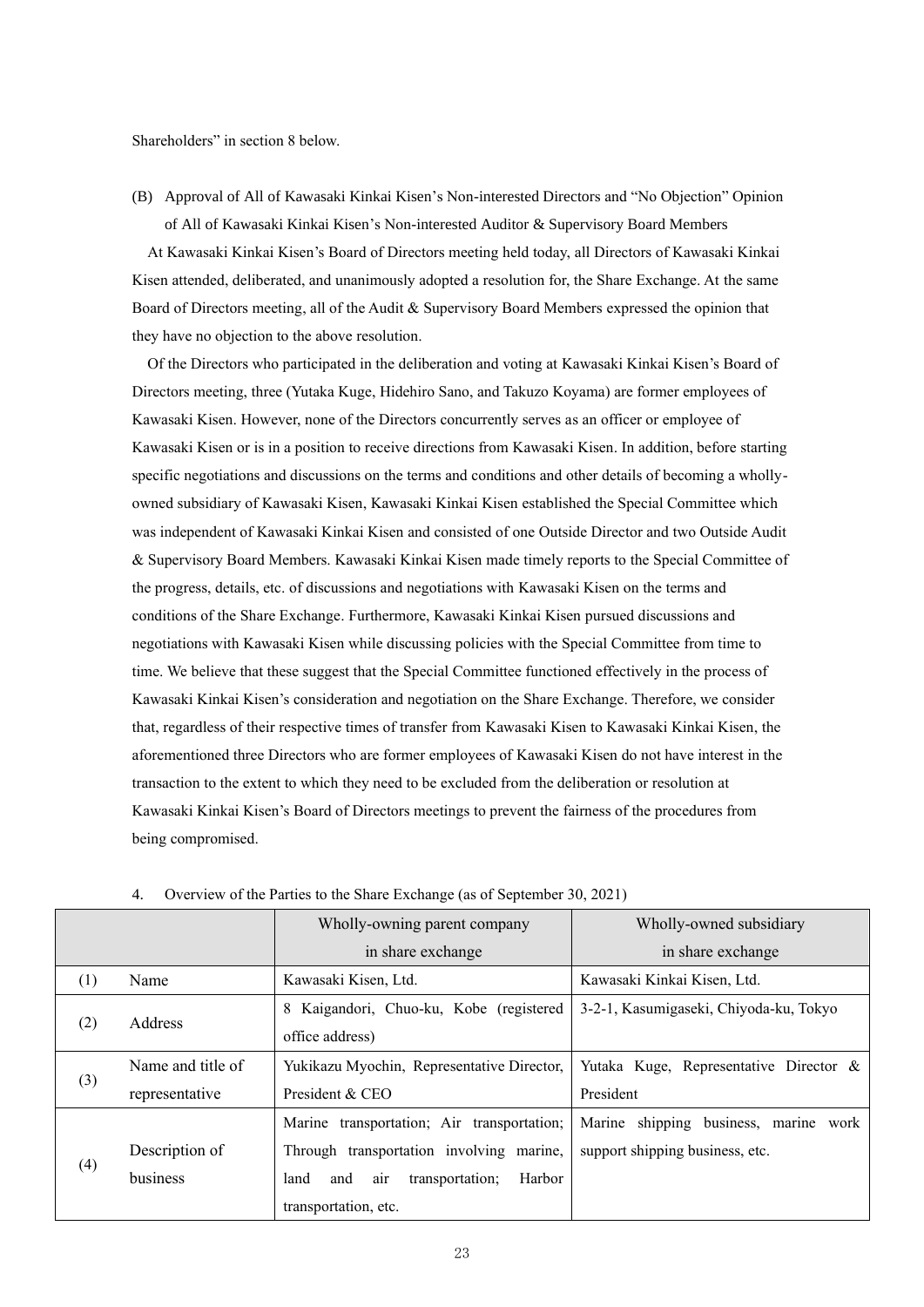| (5)  | Capital            | 75,457 million yen                              | 2,368 million yen                                |  |
|------|--------------------|-------------------------------------------------|--------------------------------------------------|--|
|      | Date of            | April 5, 1919                                   | May 1,1966                                       |  |
| (6)  | establishment      |                                                 |                                                  |  |
|      | Number of issued   | 93,938,229 shares                               | 2,952,500 shares                                 |  |
| (7)  | shares             |                                                 |                                                  |  |
| (8)  | Fiscal year-end    | March 31                                        | March 31                                         |  |
|      | Number of          | 5,227 (consolidated)                            | 517 (consolidated)                               |  |
| (9)  | employees          |                                                 |                                                  |  |
|      |                    | Domestic and foreign companies in steel,        | Domestic and foreign companies in steel,         |  |
|      |                    | automobile, electricity and energy-related      | electricity,<br>cement,<br>and<br>energy-related |  |
| (10) | Major customers    | industries, etc.                                | industries, etc., domestic companies in          |  |
|      |                    |                                                 | distribution-related industries, and domestic    |  |
|      |                    |                                                 | agricultural organizations.                      |  |
|      |                    | Mizuho Bank, Ltd.                               | Development Bank of Japan Inc.                   |  |
| (11) | Main banks         | Development Bank of Japan Inc.                  | Mizuho Bank, Ltd.                                |  |
|      |                    | MUFG Bank, Ltd.                                 | Norinchukin Bank                                 |  |
|      |                    | ECM MF (standing proxy:<br>Tachibana            | 47.82%<br>Kawasaki Kisen, Ltd.                   |  |
|      |                    | Securities Co., Ltd.)<br>11.43%                 | Tokio Marine & Nichido Fire Insurance Co.,       |  |
|      |                    | The Master Trust Bank of Japan (trust           | 3.76%<br>Ltd.                                    |  |
|      |                    | 8.67%<br>account)                               | BNYM RE BNYMLB RE GPP CLIENT                     |  |
|      |                    | Sachs<br>International<br>Goldman<br>(standing) | MONEY AND ASSETS AC (standing                    |  |
|      |                    | proxy: Goldman Sachs Japan Co., Ltd.)           | 3.06%<br>proxy: MUFG Bank, Ltd.)                 |  |
|      |                    | 7.80%                                           | 2.08%<br>Sompo Japan Insurance Inc.              |  |
|      |                    | MLI FOR SEGREGATED PB CLIENT                    | Kawasaki Kinkai Kisen Employee Stock             |  |
|      |                    | (standing proxy: BofA Securities Japan Co.,     | 2.03%<br>Ownership Plan                          |  |
|      |                    | $Ltd.$ )<br>$6.02\%$                            | Yasunori Sasaki<br>1.59%                         |  |
|      | Major shareholders | Bank of New York GCM Client Account             | Custody Bank of Japan, Ltd. (trust account)      |  |
| (12) | and shareholding   | JPRD ISG FE-AC (standing proxy: MUFG            | 1.31%                                            |  |
|      | ratios             | Bank, Ltd.)<br>3.56%                            | 1.19%<br>Hokkai Transportation Co., Ltd.         |  |
|      |                    | Custody Bank of Japan, Ltd.<br>3.01%            | Mitsui<br>Sumitomo<br>Insurance<br>Company,      |  |
|      |                    | J.P. MORGAN SECURITIES PLC FOR                  | Limited<br>1.14%                                 |  |
|      |                    | AND ON BEHALF OF ITS CLIENTS                    | 1.03%<br>Kuribayashi & Co., Ltd.                 |  |
|      |                    | JPMSP RE CLIENT ASSETS-SEGR ACCT                |                                                  |  |
|      |                    | (standing proxy: Citibank, N.A.)<br>2.78%       |                                                  |  |
|      |                    | PB<br><b>CLIENT</b><br><b>CGML</b>              |                                                  |  |
|      |                    | ACCOUNT/COLLATERAL<br>(standing                 |                                                  |  |
|      |                    | proxy: Citibank, N.A.)<br>2.51%                 |                                                  |  |
|      |                    | Imabari Shipbuilding Co., Ltd.<br>2.50%         |                                                  |  |
|      |                    | Mizuho Bank, Ltd., Retirement Benefits          |                                                  |  |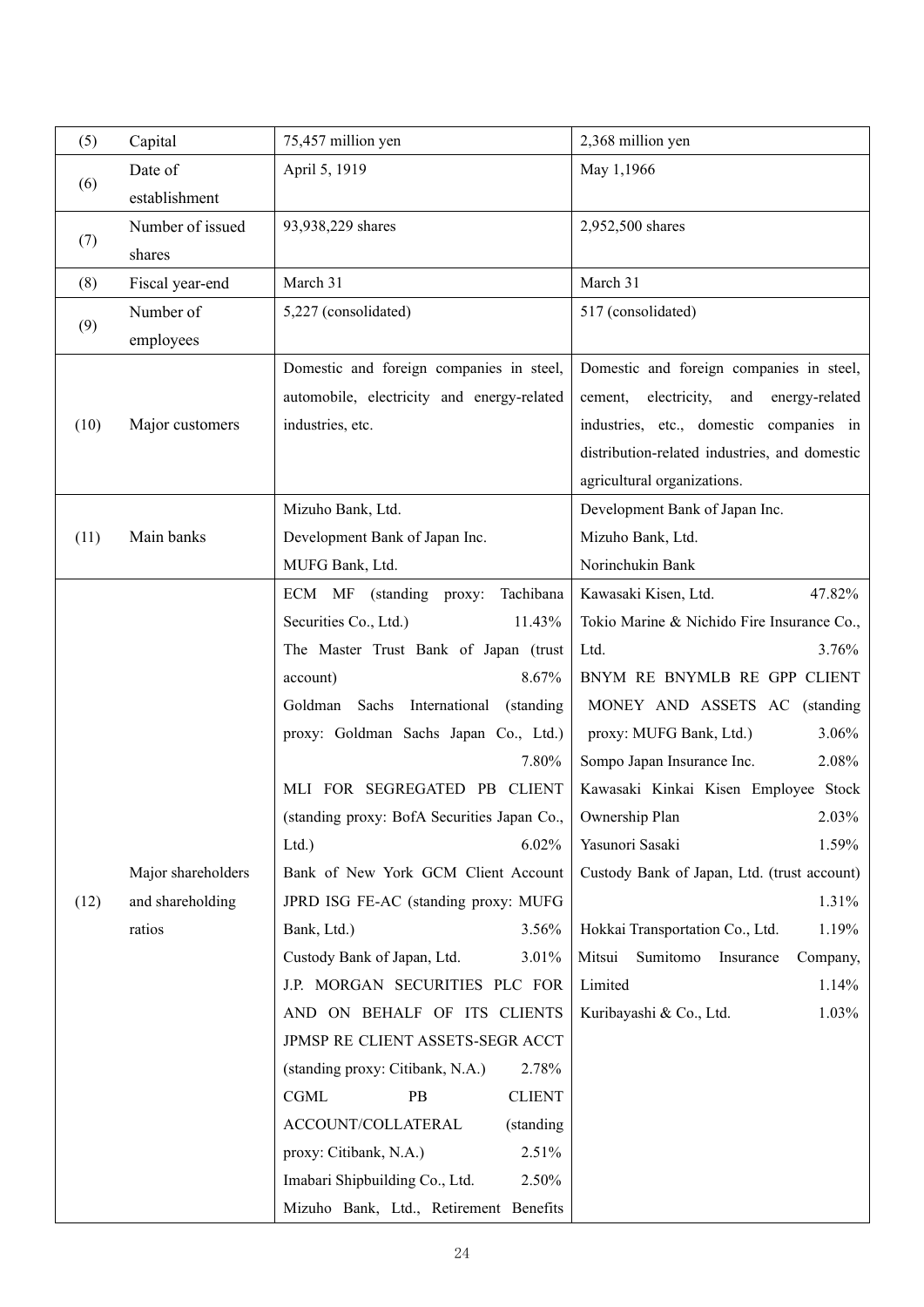|                                 |                                                                       |                        | Trust, Kawasaki Heavy Industries Account,<br>Re-trustee: Custody Bank of Japan           | 2.17%                                                                                   |           |           |                      |
|---------------------------------|-----------------------------------------------------------------------|------------------------|------------------------------------------------------------------------------------------|-----------------------------------------------------------------------------------------|-----------|-----------|----------------------|
| (13)                            | Relationship between the Companies                                    |                        |                                                                                          |                                                                                         |           |           |                      |
|                                 |                                                                       |                        |                                                                                          | Kawasaki Kisen holds 1,404,000 shares of Kawasaki Kinkai Kisen Stock, which represents  |           |           |                      |
|                                 | Capital relationship                                                  |                        |                                                                                          |                                                                                         |           |           |                      |
|                                 |                                                                       | shares).               | 47.82% of the total number of issued shares of Kawasaki Kinkai Kisen (excluding treasury |                                                                                         |           |           |                      |
|                                 | Personal relationship                                                 |                        |                                                                                          | Three persons from Kawasaki Kisen hold the posts of Directors at Kawasaki Kinkai Kisen. |           |           |                      |
|                                 |                                                                       |                        |                                                                                          | Kawasaki Kisen has executed time charter contracts and trip charter contracts with      |           |           |                      |
|                                 |                                                                       | Kawasaki Kinkai Kisen. |                                                                                          |                                                                                         |           |           |                      |
|                                 | Transactional                                                         |                        |                                                                                          | Kawasaki Kisen has accepted deposits of funds from Kawasaki Kinkai Kisen through group  |           |           |                      |
|                                 | relationship                                                          |                        |                                                                                          | financing and pays interest to Kawasaki Kinkai Kisen.                                   |           |           |                      |
|                                 |                                                                       |                        |                                                                                          | Kawasaki Kisen is the contractor in system operation service contracts with Kawasaki    |           |           |                      |
|                                 |                                                                       | Kinkai Kisen.          |                                                                                          |                                                                                         |           |           |                      |
|                                 |                                                                       |                        |                                                                                          | Kawasaki Kinkai Kisen is a consolidated subsidiary of Kawasaki Kisen. Kawasaki Kisen    |           |           |                      |
|                                 | Related parties                                                       |                        |                                                                                          | and Kawasaki Kinkai Kisen are related to parties to each other.                         |           |           |                      |
| (14)                            | Business results and financial conditions for the past three years    |                        |                                                                                          |                                                                                         |           |           | (in millions of yen) |
|                                 | Kawasaki Kisen (consolidated)<br>Kawasaki Kinkai Kisen (consolidated) |                        |                                                                                          |                                                                                         |           |           |                      |
|                                 |                                                                       | FY ended               | FY ended                                                                                 | FY ended                                                                                | FY ended  | FY ended  | FY ended             |
| Fiscal year                     |                                                                       | Mar. 2019              | Mar. 2020                                                                                | Mar. 2021                                                                               | Mar. 2019 | Mar. 2020 | Mar. 2021            |
|                                 | Consolidated net assets                                               | 181,233                | 200,234                                                                                  | 316,162                                                                                 | 26,902    | 27,817    | 27,436               |
|                                 | Consolidated total assets                                             | 951,261                | 896,081                                                                                  | 974,608                                                                                 | 48,370    | 47,296    | 48,936               |
|                                 | Consolidated net assets per share                                     |                        |                                                                                          |                                                                                         |           |           |                      |
| (yen)                           |                                                                       | 1,110.48               | 1,083.88                                                                                 | 2,339.28                                                                                | 8,762.35  | 9,058.06  | 8,987.27             |
|                                 | Consolidated sales                                                    | 836,731                | 735,284                                                                                  | 625,486                                                                                 | 45,734    | 44,337    | 37,059               |
| Consolidated operating profit   |                                                                       | $-24,736$              | 6,840                                                                                    |                                                                                         | 2,005     |           | 404                  |
| or loss                         |                                                                       |                        |                                                                                          | $-21,286$                                                                               |           | 1,913     |                      |
| Consolidated recurring profit   |                                                                       | $-48,933$              | 7,407                                                                                    | 89,498                                                                                  | 2,047     | 1,907     | 187                  |
| or loss                         |                                                                       |                        |                                                                                          |                                                                                         |           |           |                      |
| Net income or loss attributable |                                                                       | $-111,188$             | 5,269                                                                                    | 108,695                                                                                 | 1,697     | 1,370     | $-112$               |
| to shareholders of the parent   |                                                                       |                        |                                                                                          |                                                                                         |           |           |                      |
|                                 | Consolidated net income or loss                                       | $-1,192.08$            | 56.50                                                                                    | 1,165.34                                                                                | 578.15    | 466.90    | $-38.47$             |
| per share (yen)                 |                                                                       |                        |                                                                                          |                                                                                         |           |           |                      |
|                                 | Dividend per share (yen)                                              | $\boldsymbol{0}$       | $\boldsymbol{0}$                                                                         | $\boldsymbol{0}$                                                                        | 120       | 120       | 100                  |

Note 1: Shareholding ratios were calculated based on the total number of issued shares, excluding treasury shares.

5. Conditions after the Share Exchange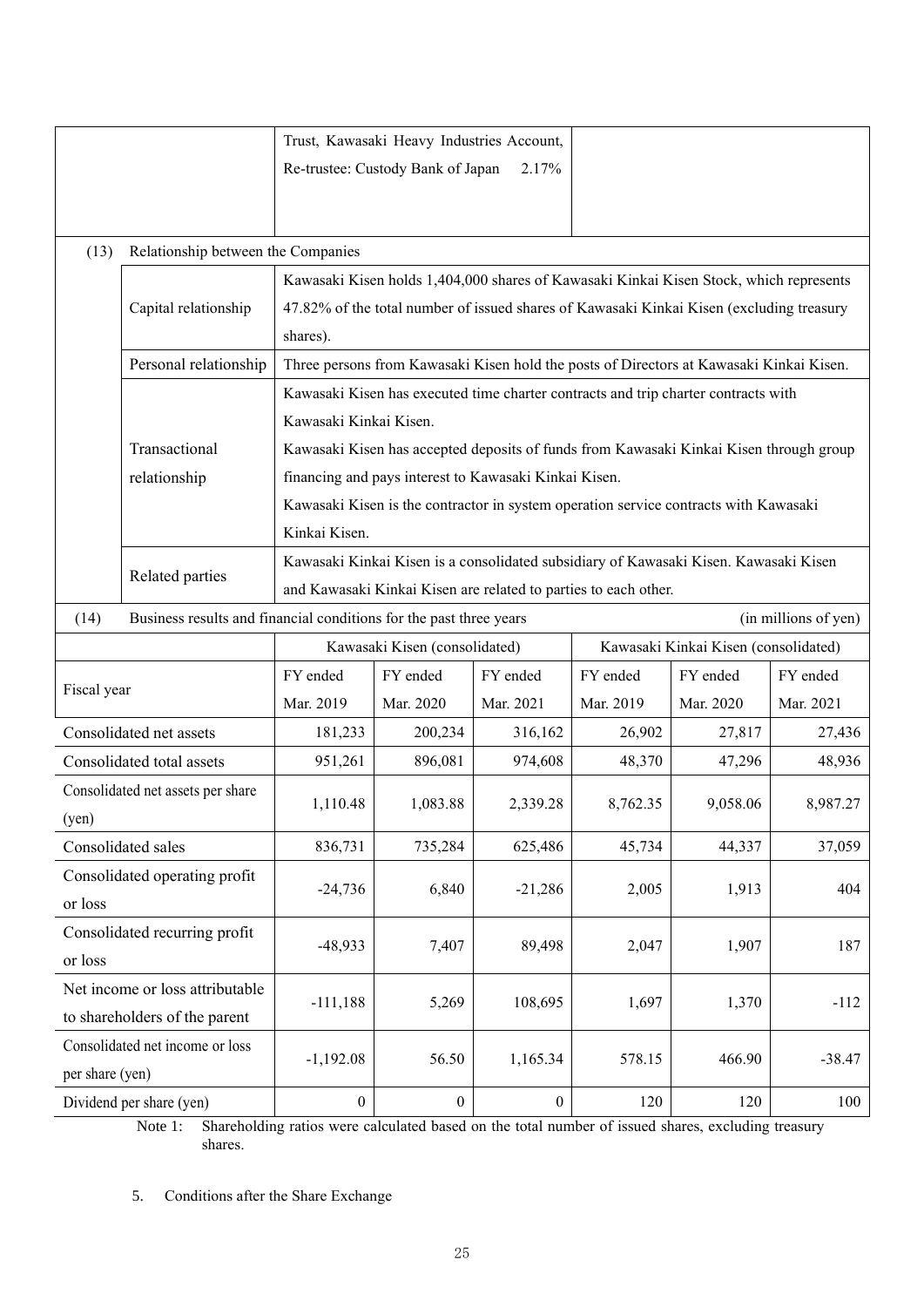|     |                   | Wholly-owning parent company in share exchange                                               |
|-----|-------------------|----------------------------------------------------------------------------------------------|
| (1) | Name              | Kawasaki Kisen, Ltd.                                                                         |
| (2) | Address           | 8 Kaigandori, Chuo-ku, Kobe (registered office address)                                      |
|     | Name and title of | Yukikazu Myochin, Representative Director, President & CEO                                   |
| (3) | representative    |                                                                                              |
|     | Description of    | Marine transportation; Air transportation; Through transportation involving marine, land and |
| (4) | business          | air transportation; Harbor transportation, etc.                                              |
| (5) | Capital           | 75,457 million yen                                                                           |
| (6) | Fiscal year-end   | March 31                                                                                     |
| (7) | Net assets        | Not determined at present.                                                                   |
| (8) | Total assets      | Not determined at present.                                                                   |

# 6. Overview of Accounting Treatment

The Share Exchange is expected to constitute a transaction, etc. under common control under the Accounting Standards for Business Combinations.

#### 7. Future Prospects

The impact of the Share Exchange on Kawasaki Kisen's and Kawasaki Kinkai Kisen's business results is expected to be minor, since Kawasaki Kinkai Kisen is already a consolidated subsidiary of Kawasaki Kisen.

### 8. Matters concerning a Transaction, etc. with the Controlling Shareholder

(1) Whether or Not the Share Exchange Constitutes Kawasaki Kinkai Kisen's Transaction, etc. with Its Controlling Shareholder, and Conformity to Kawasaki Kinkai Kisen's Policy on Measures to Protect Minority Shareholders

Since Kawasaki Kisen is already the parent company of Kawasaki Kinkai Kisen, the Share Exchange constitutes Kawasaki Kinkai Kisen's transaction, etc. with its controlling shareholder.

In "4. Policy on Measures for the Protection of Minority Shareholders in Transactions with the Controlling Shareholder" in part I of the Corporate Governance Report disclosed on December 27, 2021 by Kawasaki Kinkai Kisen (the "Corporate Governance Report"), Kawasaki Kinkai Kisen states that in transactions with its parent company Kawasaki Kisen, Kawasaki Kinkai Kisen takes action to prevent any disadvantage to its minority shareholders by taking market price and other terms and conditions fully into consideration, as with general transactions.

When considering the Share Exchange, Kawasaki Kinkai Kisen took every measure to ensure the fairness of the Share Exchange and to avoid conflicts of interest and took action to prevent any disadvantage to its minority shareholders as a result of the Share Exchange, as stated in "(4) Measures to Ensure Fairness" and "(5) Measures to Avoid Conflicts of Interest" in section 3 above. Kawasaki Kinkai Kisen believes that these activities conform to the statements in the Corporate Governance Report.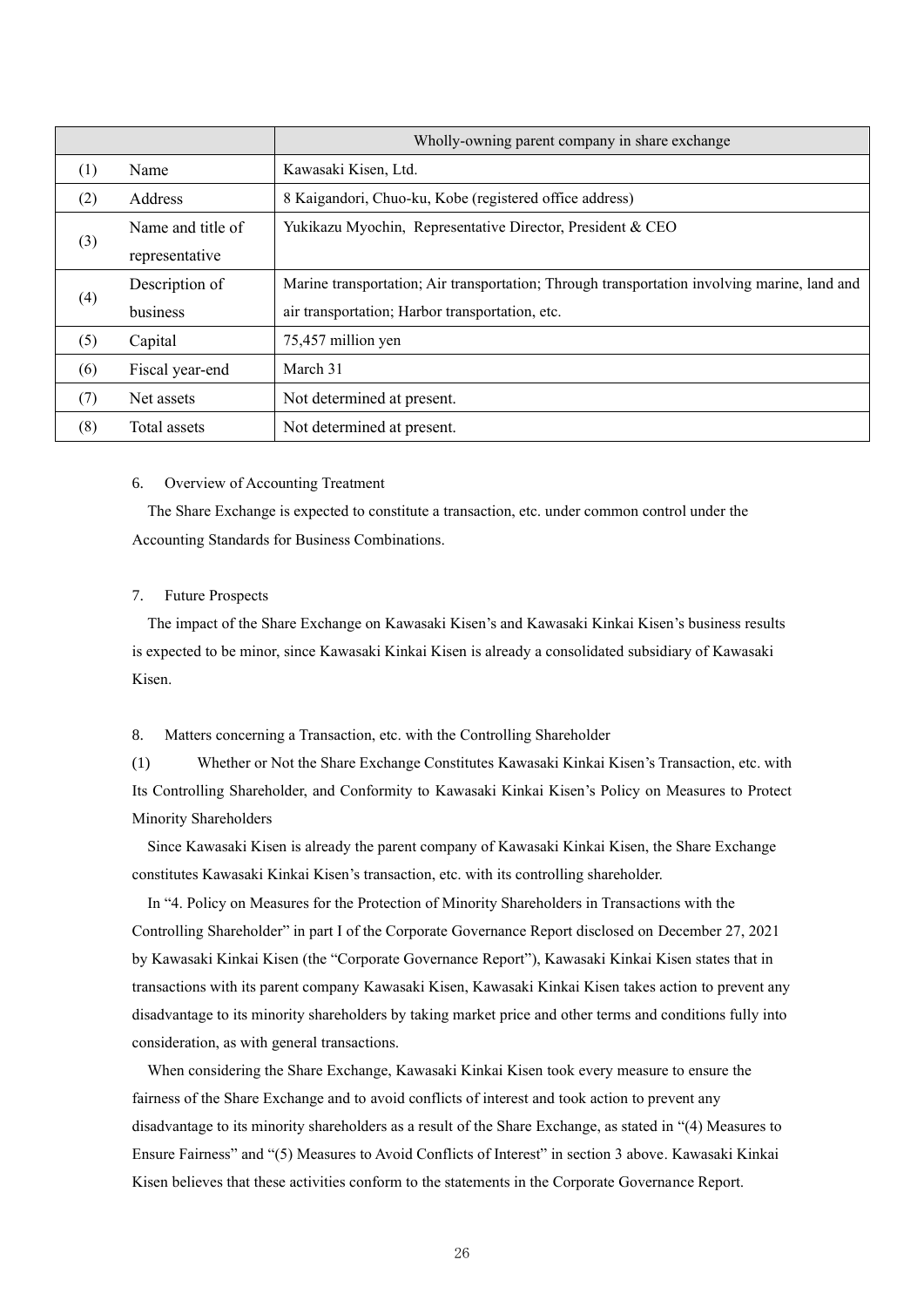(2) Matters concerning Measures to Ensure Fairness and Measures to Avoid Conflicts of Interest As described in "(1) Whether or Not the Share Exchange Constitutes Kawasaki Kinkai Kisen's Transaction, etc. with Its Controlling Shareholder, and Conformity to Kawasaki Kinkai Kisen's Policy on Measures to Protect Minority Shareholders" above, the Share Exchange constitutes Kawasaki Kinkai Kisen's transaction, etc. with its controlling shareholder. For this reason, Kawasaki Kinkai Kisen decided that it must take measures to ensure the fairness of the transaction and those to avoid conflicts of interest in order to deal with such problems as structural conflicts of interest and information asymmetry. Kawasaki Kinkai Kisen carefully discussed and considered the terms and conditions of the Share Exchange at its Board of Directors meetings. Furthermore, Kawasaki Kinkai Kisen ensured the fairness of the transaction and avoided conflicts of interest by taking the measures described under "(4) Measures to Ensure Fairness" and "(5) Measures to Avoid Conflicts of Interest" in section 3 above. It was only then that Kawasaki Kinkai Kisen decided on the Share Exchange.

(3) Overview of an Opinion Obtained from an Entity Not Interested in the Controlling Shareholder That the Transaction, etc. Is Not Disadvantageous to Minority Shareholders

Kawasaki Kinkai Kisen's Board of Directors established the Special Committee for the purpose of: ensuring careful decision making by Kawasaki Kinkai Kisen on becoming a wholly-owned subsidiary of Kawasaki Kisen before starting specific negotiations and discussions with Kawasaki Kisen on the terms and conditions of Kawasaki Kisen's making Kawasaki Kinkai Kisen its wholly-owned subsidiary; avoiding possible arbitrariness and conflicts of interest in, and ensuring the fairness of, Kawasaki Kinkai Kisen's Board of Directors' decision making process; and hearing the committee's opinion as to whether Kawasaki Kinkai Kisen's Board of Directors' decision to become a wholly-owned subsidiary of Kawasaki Kisen would not be disadvantageous to Kawasaki Kinkai Kisen's minority shareholders. Kawasaki Kinkai Kisen's Board of Directors consulted the Special Committee on the following matters: (a) whether or not the information requested by Kawasaki Kinkai Kisen from Kawasaki Kisen is sufficient and appropriate; (b) whether or not the information provided by Kawasaki Kisen is sufficient; (c) whether or not the purpose of becoming a wholly-owned subsidiary of Kawasaki Kisen is reasonable in terms of contributing to increasing the corporate value of Kawasaki Kinkai Kisen; (d) whether or not the method and the terms and conditions (including the type of contribution) of becoming a wholly-owned subsidiary of Kawasaki Kisen are appropriate; (e) whether or not the procedures for becoming a wholly-owned subsidiary of Kawasaki Kisen are fair (including what measures to ensure fairness should be taken); (f) based on (c) through (e) above, whether or not becoming a wholly-owned subsidiary of Kawasaki Kisen would not be disadvantageous to Kawasaki Kinkai Kisen's minority shareholders; and (g) based on (c) through (f) above, whether or not it is appropriate to become a wholly-owned subsidiary of Kawasaki Kisen. As a result, the Report dated March 16, 2022 to the following effect was received.

## (a) Content of Report

Regarding items (a) and (b) of the above-listed matters on which the Special Committee was consulted,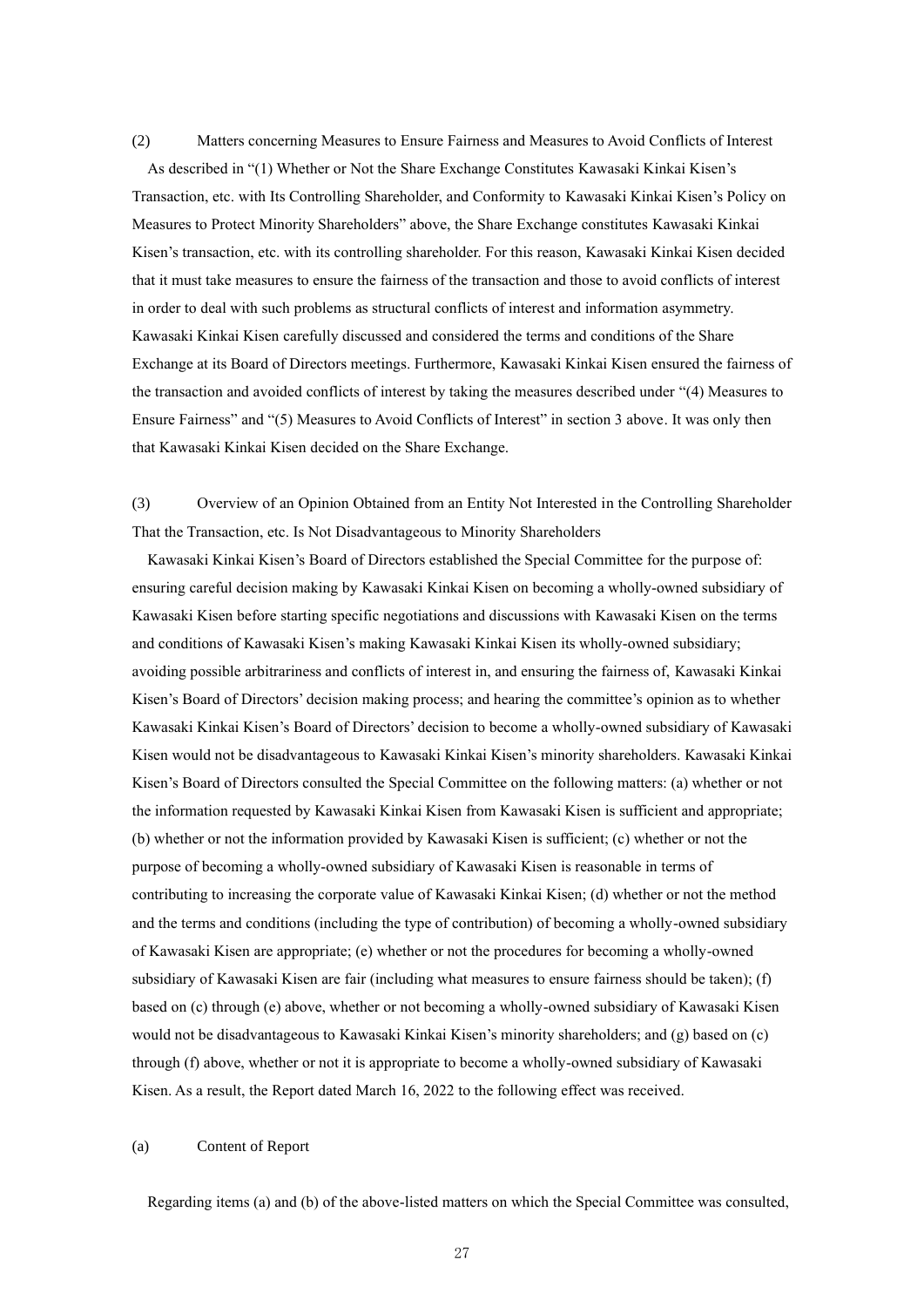the Special Committee finds that both the information requested by Kawasaki Kinkai Kisen's management and the information provided by Kawasaki Kisen in response thereto in the course of specific negotiations and discussions concerning the terms and conditions for becoming a wholly-owned subsidiary of Kawasaki Kisen were appropriate. Regarding item (c) of the above-listed matters on which the Special Committee was consulted, the Special Committee finds that the purpose of becoming a wholly-owned subsidiary of Kawasaki Kisen is reasonable in terms of contributing to increasing the corporate value of Kawasaki Kinkai Kisen. Regarding items (d) and (e) of the above-listed matters on which the Special Committee was consulted, the Special Committee finds that the method and terms and conditions (including the type of contribution) of becoming a wholly-owned subsidiary of Kawasaki Kisen are appropriate and the procedures for becoming a wholly-owned subsidiary of Kawasaki Kisen are fair (including what measures to ensure fairness should be taken). Based on the above, regarding items (f) and (g) of the above-listed matters on which the Special Committee was consulted, the Special Committee finds that becoming a wholly-owned subsidiary of Kawasaki Kisen would not be disadvantageous to Kawasaki Kinkai Kisen's minority shareholders; and it is reasonable for Kawasaki Kinkai Kisen to decide to become a wholly-owned subsidiary of Kawasaki Kisen.

#### (b) Consideration

The Share Exchange is a so-called acquisition by a controlling shareholder of its subordinate company, and the Share Exchange involves typical issues of structural conflicts of interest and informational asymmetries between Kawasaki Kisen, the controlling shareholder of Kawasaki Kinkai Kisen, and general shareholders of Kawasaki Kinkai Kisen. Therefore, the Special Committee concluded, based on Nakamura, Tsunoda & Matsumoto's legal advice, that while taking into consideration the "Fair M&A Guidelines: Enhancing Corporate Value and Securing Shareholders' Interests" (the "M&A Guidelines") issued by the Ministry of Economy, Trade and Industry on June 28, 2019, which present the best practices for these issues, it would be appropriate to consider the above-listed matters on which the Special Committee was consulted with particular emphasis on the issue of whether or not the Share Exchange would contribute to increasing the corporate value of Kawasaki Kinkai Kisen (item (c) of the above-listed matters on which the Special Committee was consulted) and the issue of whether or not the Share Exchange would secure the interests of general shareholders through fair procedures (items (d) and (e) of the above-listed matters on which the Special Committee was consulted), both of which are listed in the M&A Guidelines as principles that should be respected.

First, when considering whether or not the Share Exchange would contribute to increasing the corporate value of Kawasaki Kinkai Kisen in relation to item (c) of the above-listed matters on which the Special Committee was consulted, the Special Committee finds that Kawasaki Kisen and Kawasaki Kinkai Kisen have a shared understanding of the purpose of the Share Exchange, as described in "1 Purpose of the Share Exchange" above, and that such understanding represents the view of Kawasaki Kinkai Kisen's management team, and finds nothing unreasonable with respect to such understanding.

However, when considering the implementation of the Share Exchange at the initial stage, all the

28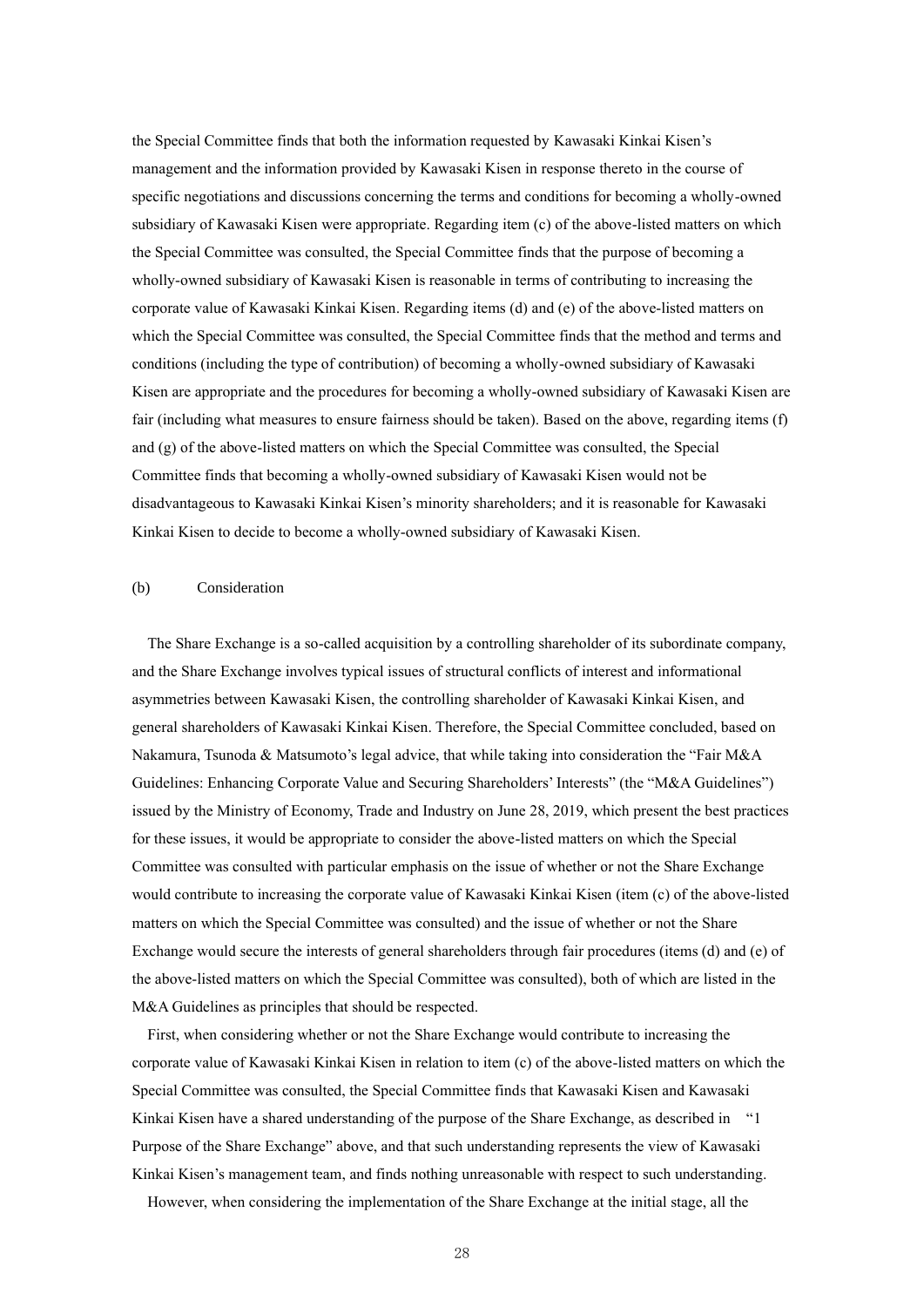members of Kawasaki Kinkai Kisen's Board of Directors (i) were aware of the necessity of creating group synergies through collaboration with Kawasaki Kisen, but considered that certain expected group synergies would still be achievable without changing the existing capital relationship with Kawasaki Kisen, and (ii) determined that losing independence as a listed company as a result of becoming a whollyowned subsidiary would be more disadvantageous, and (iii) assessed that there was considerable uncertainty over Kawasaki Kisen's future business results and financial condition.

Regarding (i) and (ii) above, however, the management team responsible for Kawasaki Kinkai Kisen's business execution explained that the environment surrounding the ferry business, which had supported its stable earnings, has been deteriorating due to the impact of the pandemic since last year, and in particular, Kawasaki Kinkai Kisen's own management resources for its overseas business and offshore business are insufficient, and expressed their view that becoming a wholly-owned subsidiary of Kawasaki Kisen is essential to Kawasaki Kinkai Kisen's sustained growth given the increasing reliance on Kawasaki Kisen's human capital, technology, and other management resources. This view highlights that becoming a wholly-owned subsidiary of Kawasaki Kisen will enable Kawasaki Kinkai Kisen to obtain further management resources from Kawasaki Kisen, and that becoming a wholly-owned subsidiary of Kawasaki Kisen will be the best decision for Kawasaki Kinkai Kisen to increase its corporate value. Therefore, the Special Committee concluded that such view should be respected.

Regarding (iii) above, the Special Committee concluded that, the trends in Kawasaki Kisen's business results and financial condition for the past three years as well as Kawasaki Kisen's financial forecasts explained by Kawasaki Kisen has assuaged concerns over the uncertainty of Kawasaki Kisen's future business results and financial condition.

Based on the above consideration, the Special Committee finds that the implementation of the Share Exchange will contribute to increasing the corporate value of Kawasaki Kinkai Kisen.

Secondly, when considering the appropriateness of the terms and conditions of the Share Exchange in relation to the item (d) of the above-listed matters on which the Special Committee was consulted, the Special Committee finds that the method and the terms and conditions of becoming a wholly-owned subsidiary of Kawasaki Kisen, including the type of consideration, are reasonable, for the following reasons:

(i) The Special Committee finds that the share exchange is a commonly used method of becoming a wholly-owned subsidiary in delisting transactions and is considered reasonable.

(ii) As for the type of consideration for the share exchange, shares of Kawasaki Kisen Stock are considered reasonable because such consideration will give Kawasaki Kinkai Kisen's general shareholders the option to continue to hold those shares as shareholders of Kawasaki Kisen after the Share Exchange, and will allow those shareholders to enjoy, through holding those shares, the benefits of the synergies produced by the Share Exchange.

(iii) The Special Committee finds nothing particularly unreasonable about the purpose of and the procedure for drawing up, as well as the content of, the Business Plan, based on which valuation was performed using the DCF Analysis in the valuation report on the share exchange ratio obtained from KPMG.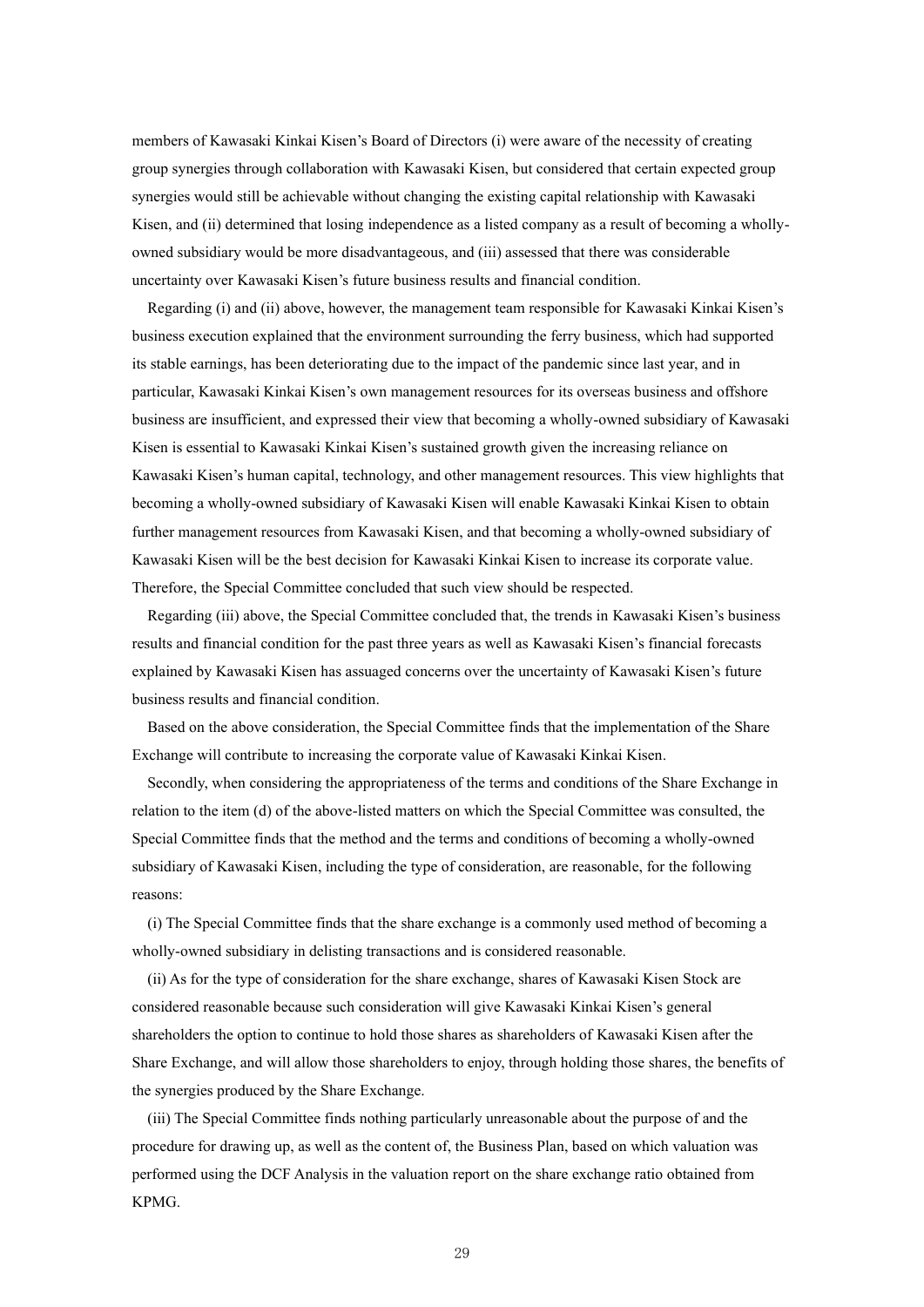(iv) Regarding the valuation report on the Share Exchange Ratio obtained from KPMG, the Special Committee finds nothing unreasonable in terms of the valuation method or content, and considers the report to be reliable. The Share Exchange Ratio is above than the range of the value per share of Kawasaki Kinkai Kisen Stock calculated using the market share price analysis and is within the range of the value per share of Kawasaki Kinkai Kisen Stock calculated using the DCF Analysis in such valuation report.

(v) The Special Committee finds that Share Exchange Ratio includes a premium that is equal to or higher than that provided in similar cases.

(vi) The Special Committee has been substantially involved in the process of discussing and negotiating the terms and conditions of the Share Exchange, such as the share exchange ratio, between Kawasaki Kinkai Kisen and Kawasaki Kisen. The Special Committee finds that the Share Exchange Ratio was agreed upon after it had been ensured that reasonable efforts would be made with the aim of implementing the Share Exchange under terms and conditions that are as favorable as possible to general shareholders or, in other words, where the Share Exchange could be deemed equivalent to an arm's-length transaction, and after serious negotiations had taken place.

Third, when considering whether or not the interests of general shareholders have been secured through fair procedures during the discussion and negotiation for implementing the Share Exchange in relation to item (e) of the above-listed matters on which the Special Committee was consulted, the Special Committee finds that fair procedures have been followed for the Share Exchange from the viewpoint of securing the interests of general shareholders, because the Special Committee finds that: (i) Kawasaki Kinkai Kisen established the independent Special Committee, which has functioned appropriately (ii) Kawasaki Kinkai Kisen received independent professional advice from external experts; (iii) Kawasaki Kinkai Kisen received a valuation report on the share exchange ratio, based on which Kawasaki Kinkai Kisen made its decision on the Share Exchange, from an independent professional third-party valuation institution"; (iv) Kawasaki Kinkai Kisen's management team could conduct discussions, negotiations, etc. from a standpoint independent from Kawasaki Kisen and without having any interest in the Share Exchange, and Kawasaki Kinkai Kisen's management team actually did so from a standpoint independent from Kawasaki Kisen; (v) a so-called indirect market check has been conducted for the Share Exchange; (vi) even though no majority of minority requirements are imposed on the Share Exchange, a lack of majority of minority requirements will not in itself compromise the fairness of the procedures for the Share Exchange considering the fact that the Share Exchange is considered to contribute to increasing the corporate value of Kawasaki Kinkai Kisen and other sufficient measures to ensure fairness have been taken in the Share Exchange as described in (i) through (v) above and (vii) below; and (vii) in the Share Exchange, general shareholders are expected to be given appropriate opportunities to make decisions based on sufficient information.

In relation to items (a) and (b) of the above-listed matters on which the Special Committee was consulted, the Special Committee confirmed that legal due diligence and financial and tax due diligence were sufficiently conducted, and that concerning Kawasaki Kisen's business results and financial condition, both the information related to the business plan, etc. requested by Kawasaki Kinkai Kisen and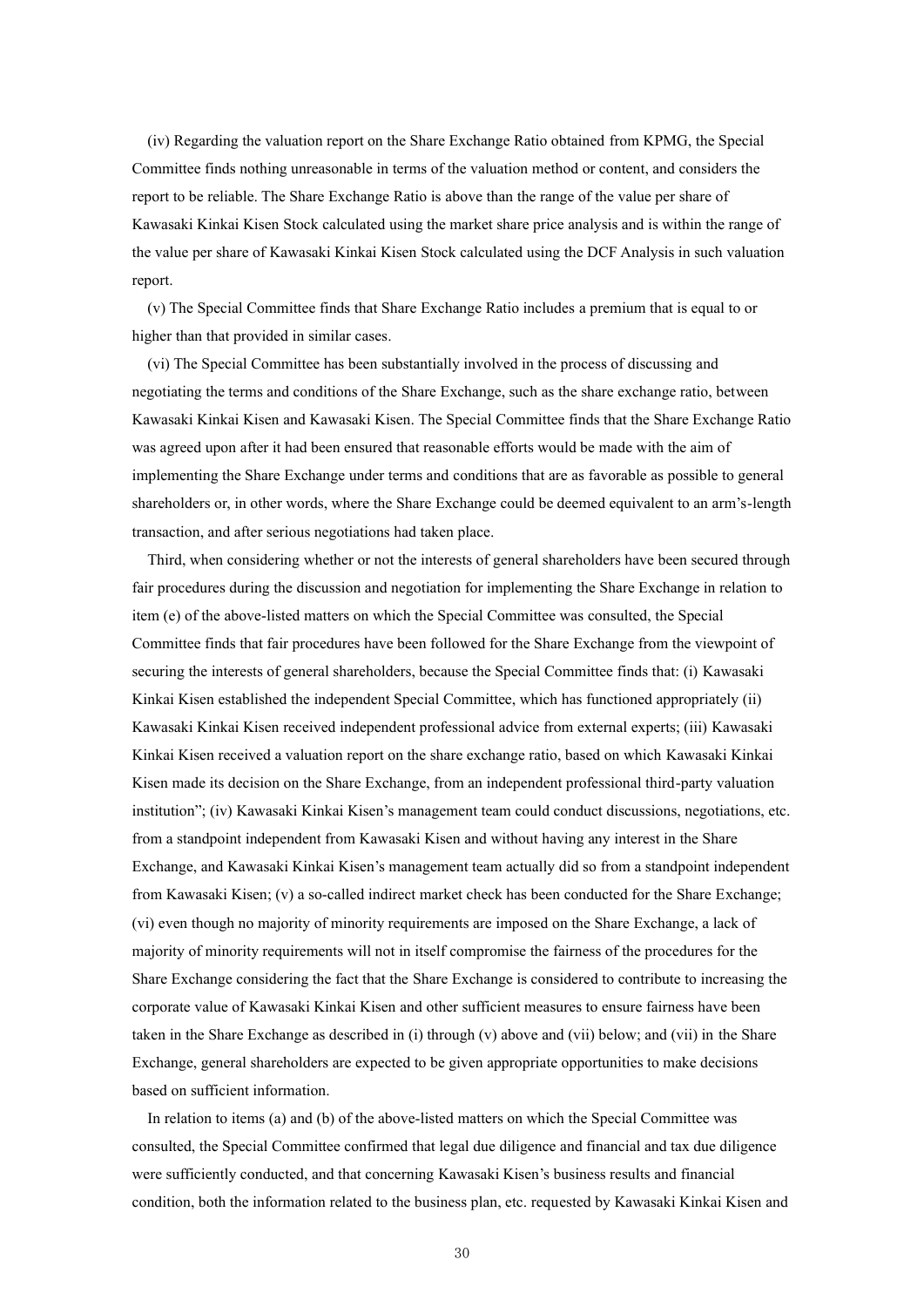the information provided by Kawasaki Kisen in response were appropriate, and Kawasaki Kinkai Kisen received appropriate explanations from Kawasaki Kisen.

As described above, the Special Committee finds that the Share Exchange is considered to contribute to increasing the corporate value of Kawasaki Kinkai Kisen, the method and the terms and conditions of becoming a wholly-owned subsidiary of Kawasaki Kisen, including the type of consideration, are reasonable, and fair procedures have been implemented to secure the interests of general shareholders. In light of this, the Special Committee believes that becoming a wholly-owned subsidiary of Kawasaki Kisen would not be disadvantageous to Kawasaki Kinkai Kisen's minority shareholders; and it is reasonable for Kawasaki Kinkai Kisen to decide to become a wholly-owned subsidiary of Kawasaki Kisen.